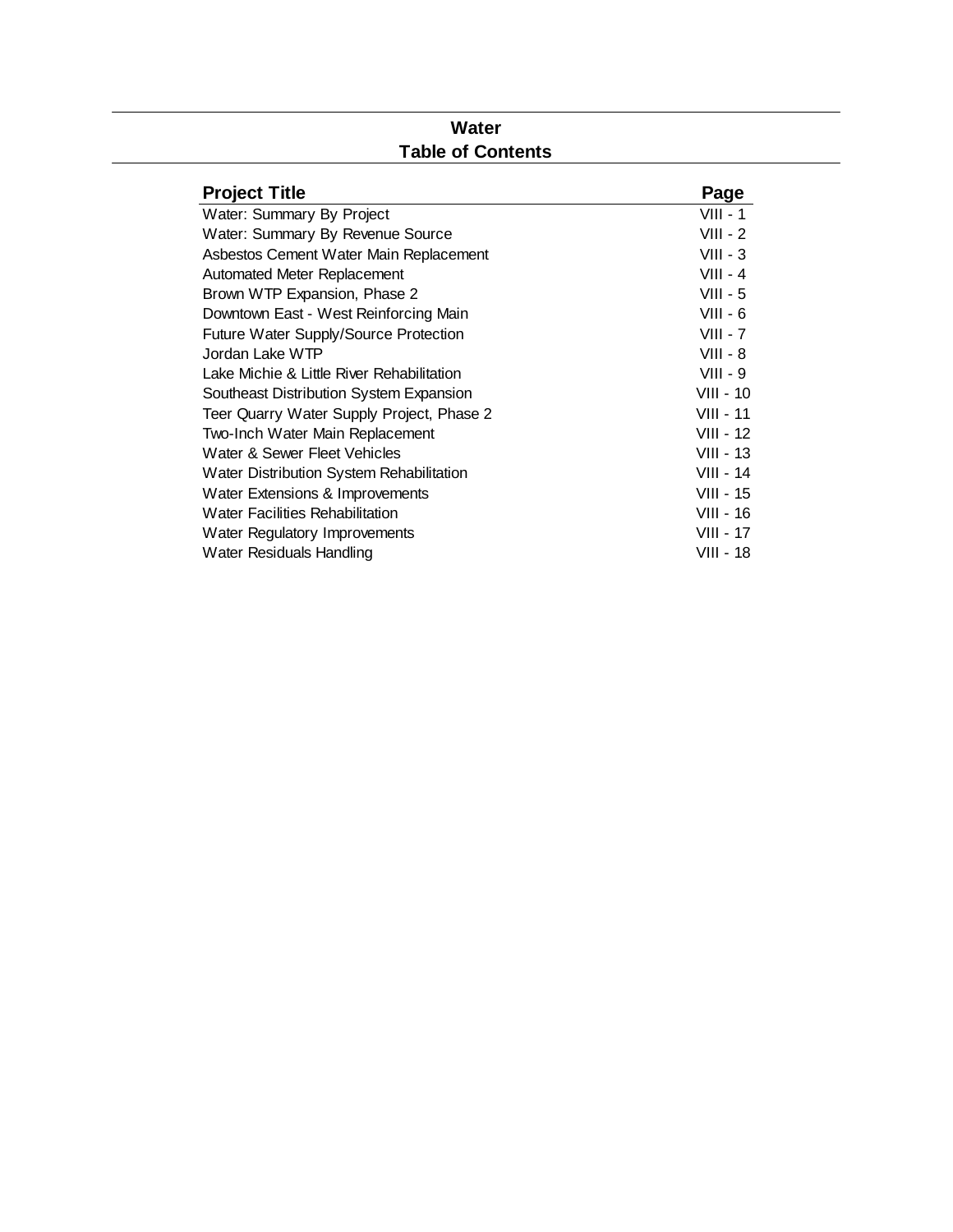#### **Program Category: Water**

|                                                                  |                   |             |             |                  | <b>SUMMARY BY PROJECT</b> |             |             |                        |                      |
|------------------------------------------------------------------|-------------------|-------------|-------------|------------------|---------------------------|-------------|-------------|------------------------|----------------------|
| Category                                                         | <b>Prior Year</b> | FY 2014-15  | FY 2015-16  | FY 2016-17       | FY 2017-18                | FY 2018-19  | FY 2019-20  | <b>Future</b><br>Years | <b>Total Request</b> |
| Asbestos<br><b>Cement Water</b><br>Main<br>Replacement           | 750,000           | $\mathbf 0$ | 0           | $\mathbf 0$      | $\mathbf 0$               | $\pmb{0}$   | $\mathbf 0$ | $\mathbf 0$            | 750,000              |
| Automated<br>Meter<br>Replacement                                | 20,600,000        | 0           | 0           | $\mathbf 0$      | $\mathbf 0$               | $\mathbf 0$ | $\mathbf 0$ | 0                      | 20,600,000           |
| Brown WTP<br>Expansion,<br>Phase 2                               | 13,577,957        | 0           | $\mathbf 0$ | $\mathbf 0$      | $\mathbf 0$               | $\mathbf 0$ | $\mathbf 0$ | 0                      | 13,577,957           |
| Downtown<br>East-West<br>Reinforcing<br>Main                     | 2,350,000         | 0           | 12,000,000  | $\mathbf 0$      | $\mathbf 0$               | $\mathbf 0$ | $\mathbf 0$ | 0                      | 14,350,000           |
| <b>Future Water</b><br>Supply/Source<br>Protection               | 3,624,921         | 500,000     | 500,000     | 500,000          | 500,000                   | 500,000     | 500,000     | 0                      | 6,624,921            |
| Jordan Lake<br><b>WTP</b>                                        | 1,500,000         | 1,000,000   | 8,000,000   | 0                | 50,000,000                | 30,000,000  | $\mathbf 0$ | 0                      | 90,500,000           |
| Lake Michie &<br><b>Little River</b><br>Rehabilitation           | 2,943,361         | 0           | 500,000     | 500,000          | 500,000                   | 500,000     | 500,000     | 0                      | 5,443,361            |
| Southeast<br>Distribution<br>System<br>Expansion                 | 7,162,000         | 0           | 0           | $\mathbf 0$      | $\mathbf 0$               | $\mathbf 0$ | $\mathbf 0$ | 0                      | 7,162,000            |
| <b>Teer Quarry</b><br><b>Water Supply</b><br>Project, Phase<br>2 | 15,016,950        | 0           | $\mathbf 0$ | $\mathbf 0$      | $\mathbf 0$               | $\mathbf 0$ | $\mathbf 0$ | 0                      | 15,016,950           |
| Two-Inch<br><b>Water Main</b><br>Replacement                     | 2,088,000         | 0           | 0           | $\mathbf 0$      | $\mathbf 0$               | 0           | $\mathbf 0$ | 0                      | 2,088,000            |
| Water & Sewer<br><b>Fleet Vehicles</b>                           | 1,879,120         | 607,000     | 0           | $\pmb{0}$        | $\pmb{0}$                 | 0           | $\pmb{0}$   | 0                      | 2,486,120            |
| Water<br>Distribution<br>System<br>Rehabilitation                | 31,800,000        | 11,500,000  | 7,000,000   | 7,000,000        | 7,000,000                 | 7,000,000   | 7,000,000   | 0                      | 78,300,000           |
| Water<br>Extensions &<br>Improvements                            | 15,174,244        | 0           | 1,500,000   | 1,750,000        | 1,750,000                 | 1,750,000   | 1,750,000   | 0                      | 23,674,244           |
| <b>Water Facilities</b><br>Rehabilitation                        | 27,094,000        | 4,000,000   | 1,300,000   | 1,300,000        | 1,300,000                 | 1,300,000   | 1,300,000   | 0                      | 37,594,000           |
| Water<br>Regulatory<br>Improvements                              | 33,768,000        | 0           | $\pmb{0}$   | $\boldsymbol{0}$ | $\mathsf 0$               | 0           | $\pmb{0}$   | 0                      | 33,768,000           |
| Water<br>Residuals<br>Handling                                   | 6,550,000         | 0           | $\pmb{0}$   | $\pmb{0}$        | $\pmb{0}$                 | 0           | $\pmb{0}$   | 0                      | 6,550,000            |

**\$185,878,553 \$17,607,000 \$30,800,000 \$11,050,000 \$61,050,000 \$41,050,000 \$11,050,000 \$0 \$358,485,553**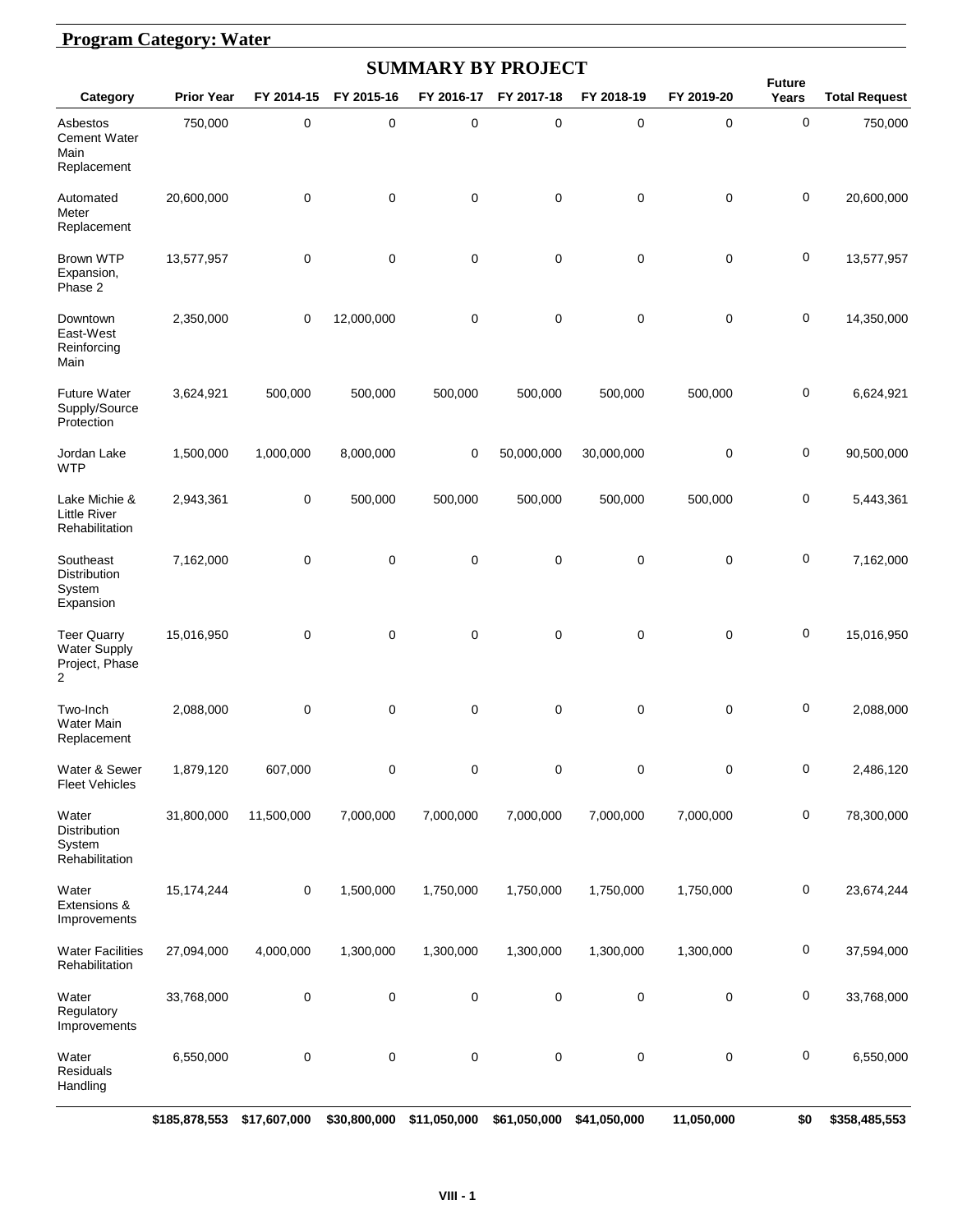#### **SUMMARY BY REVENUE SOURCE**

| Category                 | <b>Prior Year</b>          | FY 2014-15 | FY 2015-16   | FY 2016-17 | FY 2017-18 | FY 2018-19                             | FY 2019-20   | <b>Future</b><br>Years | <b>Total Funds</b> |
|--------------------------|----------------------------|------------|--------------|------------|------------|----------------------------------------|--------------|------------------------|--------------------|
| Unidentified             |                            |            |              |            |            |                                        |              |                        | O                  |
| <b>Rev Unauthorized</b>  | 124,839,252                | 17,000,000 | 17,300,000   | 9,300,000  | 59,300,000 | 39,300,000                             | 9,300,000    |                        | 276,339,252<br>0   |
| <b>Rev Authorized</b>    | 3,580,000                  |            |              |            |            |                                        |              |                        | 3,580,000<br>0     |
| Pay-As-You-Go            | 41,939,523                 | 607,000    | 13,500,000   | 1,750,000  | 1.750.000  | 1,750,000                              | 1,750,000    |                        | 63,046,523<br>0    |
| Other                    | 6,434,192                  |            |              |            |            |                                        |              |                        | 6,434,192<br>0     |
| Intergovernmental        | 5,985,586                  |            |              |            |            |                                        | $\Omega$     |                        | 5,985,586<br>0     |
| <b>Installment Sales</b> |                            |            |              |            |            |                                        |              |                        |                    |
| <b>Impact Fees</b>       |                            |            |              |            |            |                                        |              |                        | 0                  |
| <b>GOB Unauthorized</b>  |                            |            |              |            |            |                                        |              |                        |                    |
| <b>GOB Authorized</b>    | 3,100,000                  |            |              |            |            |                                        |              |                        | 3,100,000<br>0     |
|                          | \$185,878,553 \$17,607,000 |            | \$30,800,000 |            |            | \$11,050,000 \$61,050,000 \$41,050,000 | \$11.050.000 |                        | \$0<br>358,485,553 |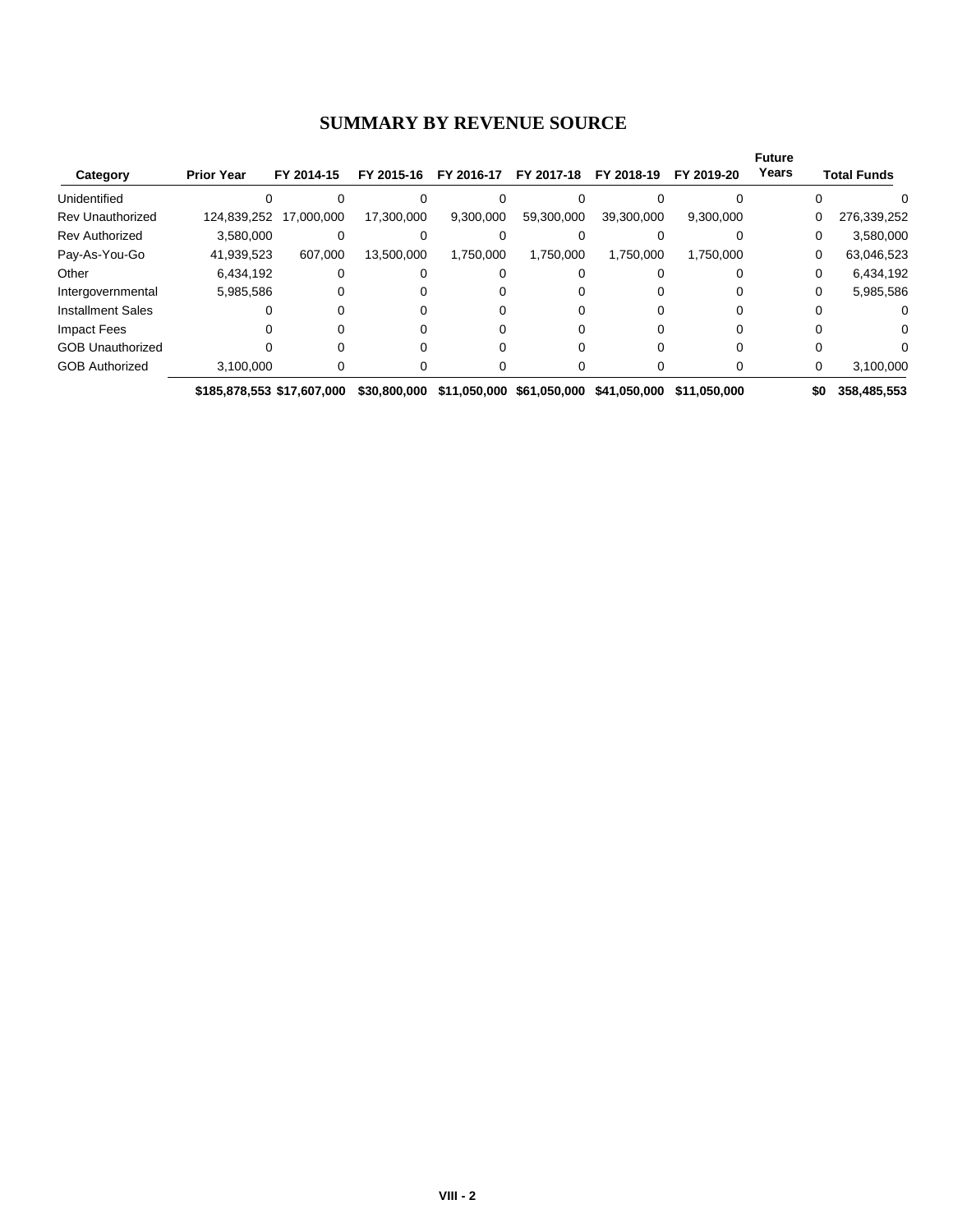| Service Area<br>Department                |                           |                                                                           |                   |           |                         | Division/Program:<br>District: |                                     |                        |              |  |
|-------------------------------------------|---------------------------|---------------------------------------------------------------------------|-------------------|-----------|-------------------------|--------------------------------|-------------------------------------|------------------------|--------------|--|
| Water                                     |                           |                                                                           | Water Management  |           |                         | <b>Utility Engineering</b>     |                                     | 3                      |              |  |
| <b>Project Title</b>                      |                           |                                                                           | <b>Pin Number</b> |           |                         | Master Plan                    |                                     |                        |              |  |
| Asbestos Cement Water Main<br>Replacement |                           |                                                                           |                   |           |                         |                                |                                     |                        |              |  |
| <b>Project Description</b>                |                           |                                                                           |                   |           |                         |                                |                                     |                        |              |  |
|                                           |                           | This project replaces asbestos cement water mains that have been acquired |                   |           |                         |                                |                                     |                        |              |  |
|                                           |                           | from Orange Water and Sewer Authority and private systems.                |                   |           |                         |                                |                                     |                        |              |  |
|                                           |                           |                                                                           |                   |           |                         |                                |                                     |                        |              |  |
|                                           |                           |                                                                           |                   |           |                         |                                |                                     |                        |              |  |
|                                           |                           |                                                                           |                   |           |                         |                                |                                     |                        |              |  |
|                                           |                           |                                                                           |                   |           |                         |                                |                                     |                        |              |  |
|                                           |                           |                                                                           |                   |           |                         |                                |                                     |                        |              |  |
|                                           |                           |                                                                           |                   |           |                         |                                |                                     |                        |              |  |
| <b>PROJECT STATUS -</b>                   |                           | June 2014                                                                 |                   |           | <b>PROJECTED DATES:</b> |                                |                                     |                        |              |  |
|                                           | <b>Total Expenditures</b> | \$522,199                                                                 |                   | Beginning |                         | 07/04                          | <b>TYPE REQUEST</b><br>Continuation |                        |              |  |
|                                           |                           |                                                                           |                   |           | Completion              | 06/15                          |                                     |                        |              |  |
|                                           |                           |                                                                           |                   |           |                         |                                |                                     |                        |              |  |
| <b>Appropriation</b>                      | <b>Prior Year</b>         | 2014-15                                                                   | 2015-16           | 2016-17   | 2017-18                 | 2018-19                        | 2019-20                             | <b>Future</b><br>Years | <b>TOTAL</b> |  |
| Construction                              | \$750,000                 | \$0                                                                       | \$0               | \$0       | \$0                     | \$0                            | \$0                                 | \$0                    | \$750,000    |  |
| <b>Total</b>                              | \$750,000                 | \$0                                                                       | \$0               | \$0       | \$0                     | \$0                            | \$0                                 | \$0                    | \$750,000    |  |
|                                           |                           |                                                                           |                   |           |                         |                                |                                     | <b>Future</b>          |              |  |
| Revenue                                   | <b>Prior Year</b>         | 2014-15                                                                   | 2015-16           | 2016-17   | 2017-18                 | 2018-19                        | 2019-20                             | Years                  | <b>TOTAL</b> |  |
| Pay-As-You-Go                             | \$0                       | \$0                                                                       | \$0               | \$0       | \$0                     | \$0                            | \$0                                 | \$0                    | \$0          |  |
| <b>GOB Authorized</b>                     | \$0                       | \$0                                                                       | \$0               | \$0       | \$0                     | \$0                            | \$0                                 | \$0                    | \$0          |  |
| <b>GOB Unauthorize</b>                    | \$0                       | \$0                                                                       | \$0               | \$0       | \$0                     | \$0                            | \$0                                 | \$0                    | \$0          |  |
| <b>Rev Authorized</b>                     | \$500,000                 | \$0                                                                       | \$0               | \$0       | \$0                     | \$0                            | \$0                                 | \$0                    | \$500,000    |  |
| <b>Rev Unauthorized</b>                   | \$0                       | \$0                                                                       | \$0               | \$0       | \$0                     | \$0                            | \$0                                 | \$0                    | \$0          |  |
| <b>Installment Sales</b>                  | \$0                       | \$0                                                                       | \$0               | \$0       | \$0                     | \$0                            | \$0                                 | \$0                    | \$0          |  |
| <b>Impact Fees</b>                        | \$0                       | \$0                                                                       | \$0               | \$0       | \$0                     | \$0                            | \$0                                 | \$0                    | \$0          |  |
| Intergovernmental                         | \$0                       | \$0                                                                       | \$0               | \$0       | \$0                     | \$0                            | \$0                                 | \$0                    | \$0          |  |
| Other                                     | \$250,000                 | \$0                                                                       | \$0               | \$0       | \$0                     | \$0                            | \$0                                 | \$0                    | \$250,000    |  |
| Unidentified                              | \$0                       | \$0                                                                       | \$0               | \$0       | \$0                     | \$0                            | \$0                                 | \$0                    | \$0          |  |
| <b>Total</b>                              | \$750,000                 | \$0                                                                       | \$0               | \$0       | \$0                     | \$0                            | \$0                                 | \$0                    | \$750,000    |  |
|                                           |                           |                                                                           |                   |           |                         |                                |                                     | <b>Future</b>          |              |  |
| <b>Operating</b>                          | <b>Prior Year</b>         | 2014-15                                                                   | 2015-16           | 2016-17   | 2017-18                 | 2018-19                        | 2019-20                             | Years                  | <b>TOTAL</b> |  |
| Capital Outlay                            | \$0                       | \$0                                                                       | \$0               | \$0       | \$0                     | \$0                            | \$0                                 | \$0                    | \$0          |  |
| Maint/Operations                          | \$0                       | \$0                                                                       | \$0               | \$0       | \$0                     | \$0                            | \$0                                 | \$0                    | \$0          |  |
| Personnel                                 | \$0                       | \$0                                                                       | \$0               | \$0       | \$0                     | \$0                            | \$0                                 | \$0                    | \$0          |  |
| <b>Total</b>                              | \$0                       | \$0                                                                       | \$0               | \$0       | \$0                     | \$0                            | \$0                                 | \$0                    | \$0          |  |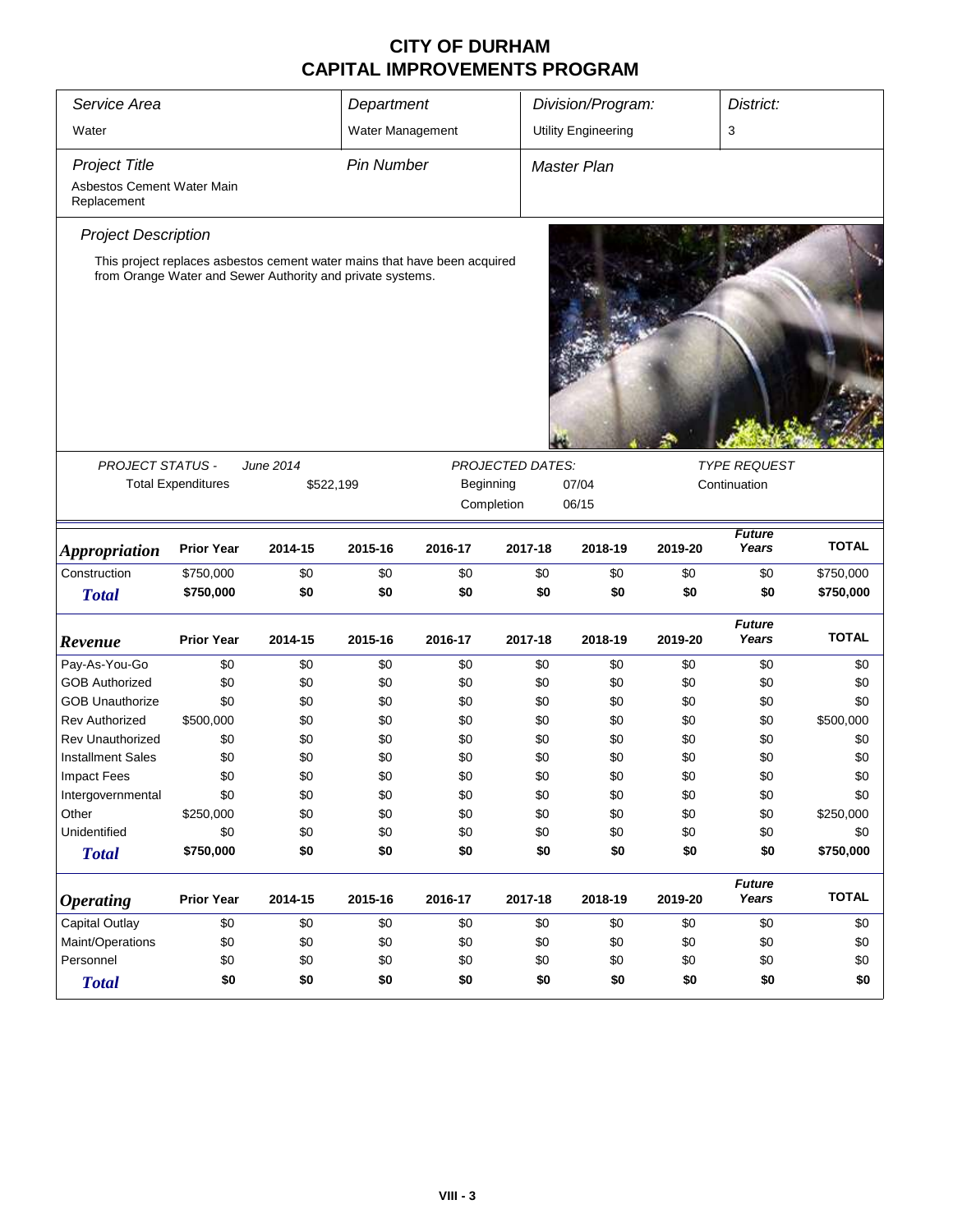| Service Area<br>Water       |                           |                                                                           | Department<br>Water Management |                                               |            | Division/Program:<br>Administration |         |                        |              |
|-----------------------------|---------------------------|---------------------------------------------------------------------------|--------------------------------|-----------------------------------------------|------------|-------------------------------------|---------|------------------------|--------------|
|                             |                           |                                                                           |                                |                                               |            |                                     |         | All                    |              |
| Project Title               |                           |                                                                           | <b>Pin Number</b>              |                                               |            | <b>Master Plan</b>                  |         |                        |              |
| Automated Meter Replacement |                           |                                                                           |                                |                                               |            |                                     |         |                        |              |
| <b>Project Description</b>  |                           |                                                                           |                                |                                               |            |                                     |         |                        |              |
|                             |                           | This project replaces all residential water meters with automated meters. |                                |                                               |            |                                     |         |                        |              |
|                             |                           |                                                                           |                                |                                               |            |                                     |         |                        |              |
| <b>PROJECT STATUS -</b>     |                           | June 2014                                                                 |                                |                                               |            |                                     |         | <b>TYPE REQUEST</b>    |              |
|                             | <b>Total Expenditures</b> |                                                                           | \$154,063                      | <b>PROJECTED DATES:</b><br>Beginning<br>07/09 |            |                                     |         | Continuation           |              |
|                             |                           |                                                                           |                                |                                               | Completion | 12/14                               |         |                        |              |
|                             |                           |                                                                           |                                |                                               |            |                                     |         |                        |              |
| <b>Appropriation</b>        | <b>Prior Year</b>         | 2014-15                                                                   | 2015-16                        | 2016-17                                       | 2017-18    | 2018-19                             | 2019-20 | <b>Future</b><br>Years | <b>TOTAL</b> |
| Planning/Design             | \$9,000,000               | \$0                                                                       | \$0                            | \$0                                           | \$0        | \$0                                 | \$0     | \$0                    | \$9,000,000  |
| Construction                | \$800,000                 | \$0                                                                       | \$0                            | \$0                                           | \$0        | \$0                                 | \$0     | \$0                    | \$800,000    |
| Equip/Furnishings           | 10,800,000                | \$0                                                                       | \$0                            | \$0                                           | \$0        | \$0                                 | \$0     | \$0                    | 10,800,000   |
| <b>Total</b>                | \$20,600,000              | \$0                                                                       | \$0                            | \$0                                           | \$0        | \$0                                 | \$0     | \$0                    | \$20,600,000 |
| Revenue                     | <b>Prior Year</b>         | 2014-15                                                                   | 2015-16                        | 2016-17                                       | 2017-18    | 2018-19                             | 2019-20 | <b>Future</b><br>Years | <b>TOTAL</b> |
| Pay-As-You-Go               | \$5,657,000               | \$0                                                                       | \$0                            | \$0                                           | \$0        | \$0                                 | \$0     | \$0                    | \$5,657,000  |
| <b>GOB Authorized</b>       | \$0                       | \$0                                                                       | \$0                            | \$0                                           | \$0        | \$0                                 | \$0     | \$0                    | \$0          |
| <b>GOB Unauthorize</b>      | \$0                       | \$0                                                                       | \$0                            | \$0                                           | \$0        | \$0                                 | \$0     | \$0                    | \$0          |
| <b>Rev Authorized</b>       | \$0                       | \$0                                                                       | \$0                            | \$0                                           | \$0        | \$0                                 | \$0     | \$0                    | \$0          |
| Rev Unauthorized 14,943,000 |                           | \$0                                                                       | \$0                            | \$0                                           | \$0        | \$0                                 | \$0     | \$0                    | 14,943,000   |
| <b>Installment Sales</b>    | \$0                       | \$0                                                                       | \$0                            | \$0                                           | \$0        | \$0                                 | \$0     | \$0                    | \$0          |
| <b>Impact Fees</b>          | \$0                       | \$0                                                                       | \$0                            | \$0                                           | \$0        | \$0                                 | \$0     | \$0                    | \$0          |
| Intergovernmental           | \$0                       | \$0                                                                       | \$0                            | \$0                                           | \$0        | \$0                                 | \$0     | \$0                    | \$0          |
| Other                       | \$0                       | \$0                                                                       | \$0                            | \$0                                           | \$0        | \$0                                 | \$0     | \$0                    | \$0          |
| Unidentified                | \$0                       | \$0                                                                       | \$0                            | \$0                                           | \$0        | \$0                                 | \$0     | \$0                    | \$0          |
| <b>Total</b>                | \$20,600,000              | \$0                                                                       | \$0                            | \$0                                           | \$0        | \$0                                 | \$0     | \$0                    | \$20,600,000 |
| <b>Operating</b>            | <b>Prior Year</b>         | 2014-15                                                                   | 2015-16                        | 2016-17                                       | 2017-18    | 2018-19                             | 2019-20 | <b>Future</b><br>Years | <b>TOTAL</b> |
| Capital Outlay              | \$0                       | \$0                                                                       | \$0                            | \$0                                           | \$0        | \$0                                 | \$0     | \$0                    | \$0          |
| Maint/Operations            | \$0                       | \$0                                                                       | \$0                            | \$0                                           | \$0        | \$0                                 | \$0     | \$0                    | \$0          |
| Personnel                   | \$0                       | \$0                                                                       | \$0                            | \$0                                           | \$0        | \$0                                 | \$0     | \$0                    | \$0          |
| <b>Total</b>                | \$0                       | \$0                                                                       | \$0                            | \$0                                           | \$0        | \$0                                 | \$0     | \$0                    | \$0          |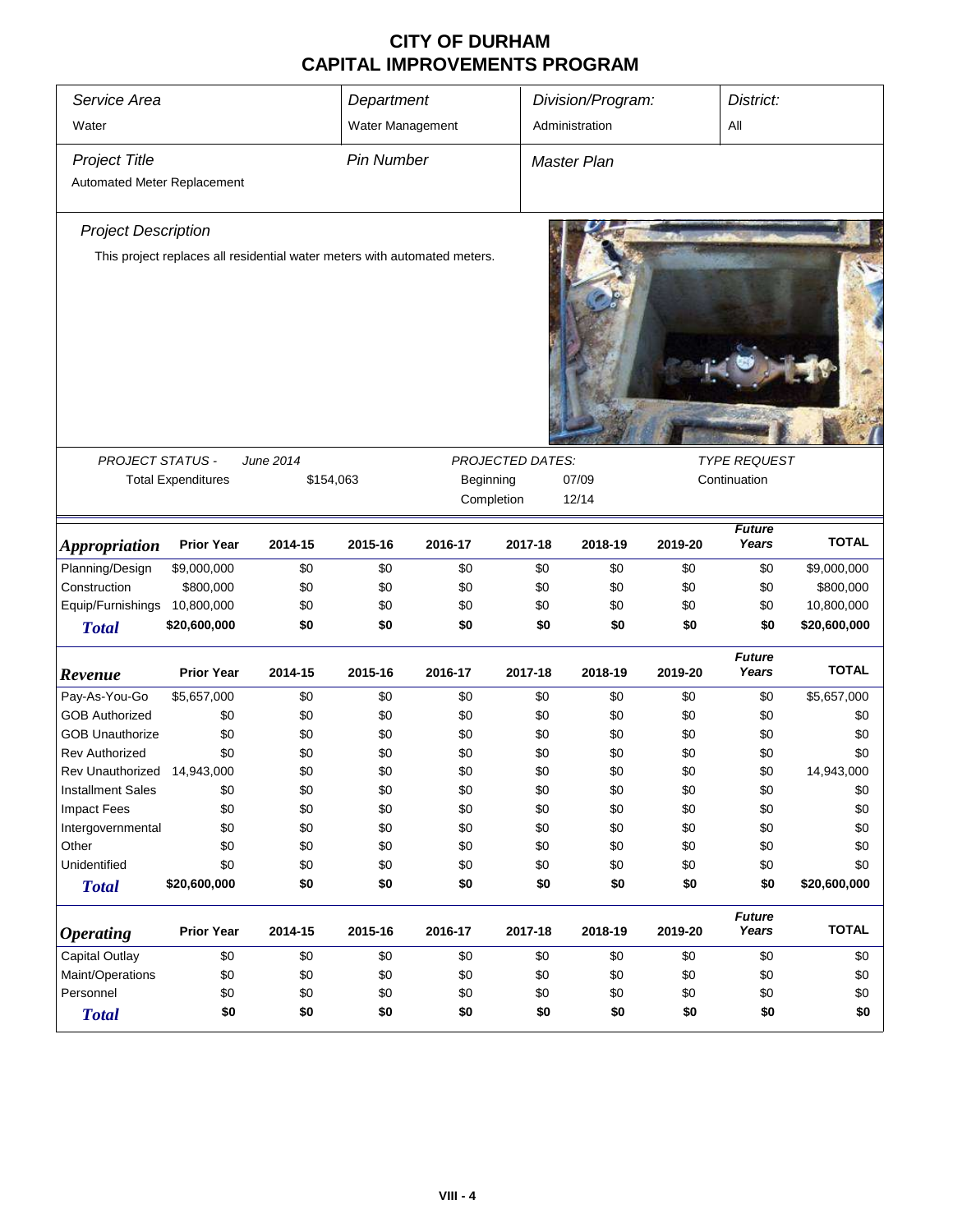| Service Area                                                              | Department                                                                                                                                                                                                                                                                                        |           | Division/Program:<br>District:                    |            |                     |                                        |            |                        |                            |
|---------------------------------------------------------------------------|---------------------------------------------------------------------------------------------------------------------------------------------------------------------------------------------------------------------------------------------------------------------------------------------------|-----------|---------------------------------------------------|------------|---------------------|----------------------------------------|------------|------------------------|----------------------------|
| Water                                                                     |                                                                                                                                                                                                                                                                                                   |           | Water Management                                  |            |                     |                                        |            | 2                      |                            |
| <b>Project Title</b>                                                      |                                                                                                                                                                                                                                                                                                   |           | <b>Pin Number</b>                                 |            |                     | <b>Master Plan</b>                     |            |                        |                            |
| Brown WTP Expansion, Phase 2                                              |                                                                                                                                                                                                                                                                                                   |           | 0835-04-72-4043                                   |            |                     | Water and Sewer Utility Strategic Plan |            |                        |                            |
|                                                                           |                                                                                                                                                                                                                                                                                                   |           |                                                   |            |                     |                                        |            |                        |                            |
| <b>Project Description</b>                                                |                                                                                                                                                                                                                                                                                                   |           |                                                   |            |                     |                                        |            |                        |                            |
|                                                                           | The second expansion design phase of the Brown WTP will be finished with<br>current projects, and construction will begin when State Permit is issued.<br>Facility funding for both water treatment plants for residuals handling was<br>moved to a new CIP item titled Water Residuals Handling. |           |                                                   |            |                     |                                        |            |                        |                            |
|                                                                           |                                                                                                                                                                                                                                                                                                   |           |                                                   |            |                     |                                        |            |                        |                            |
| <b>PROJECT STATUS -</b>                                                   |                                                                                                                                                                                                                                                                                                   | June 2014 |                                                   |            | <b>TYPE REQUEST</b> |                                        |            |                        |                            |
|                                                                           | <b>Total Expenditures</b>                                                                                                                                                                                                                                                                         |           | Continuation<br>\$5,592,978<br>Beginning<br>01/06 |            |                     |                                        |            |                        |                            |
|                                                                           |                                                                                                                                                                                                                                                                                                   |           |                                                   | Completion |                     | 01/16                                  |            |                        |                            |
| <b>Appropriation</b>                                                      | <b>Prior Year</b>                                                                                                                                                                                                                                                                                 | 2014-15   | 2015-16                                           | 2016-17    | 2017-18             | 2018-19                                | 2019-20    | <b>Future</b><br>Years | <b>TOTAL</b>               |
| Planning/Design                                                           | \$5,735,000                                                                                                                                                                                                                                                                                       | \$0       | \$0                                               | \$0        | \$0                 | \$0                                    | \$0        | \$0                    | \$5,735,000                |
| Land                                                                      | \$150,000                                                                                                                                                                                                                                                                                         | \$0       | \$0                                               | \$0        | \$0                 | \$0                                    | \$0        | \$0                    | \$150,000                  |
| Construction                                                              | \$6,954,382                                                                                                                                                                                                                                                                                       | \$0       | \$0                                               | \$0        | \$0                 | \$0                                    | \$0        | \$0                    | \$6,954,382                |
| Equip/Furnishings                                                         | \$481,575                                                                                                                                                                                                                                                                                         | \$0       | \$0                                               | \$0        | \$0                 | \$0                                    | \$0        | \$0                    | \$481,575                  |
| Contingency                                                               | \$257,000                                                                                                                                                                                                                                                                                         | \$0       | \$0                                               | \$0        | \$0                 | \$0                                    | \$0        | \$0                    | \$257,000                  |
| <b>Total</b>                                                              | \$13,577,957                                                                                                                                                                                                                                                                                      | \$0       | \$0                                               | \$0        | \$0                 | \$0                                    | \$0        | \$0                    | \$13,577,957               |
| Revenue                                                                   | <b>Prior Year</b>                                                                                                                                                                                                                                                                                 | 2014-15   | 2015-16                                           | 2016-17    | 2017-18             | 2018-19                                | 2019-20    | <b>Future</b><br>Years | <b>TOTAL</b>               |
|                                                                           |                                                                                                                                                                                                                                                                                                   |           |                                                   |            |                     |                                        |            |                        |                            |
| Pay-As-You-Go                                                             | \$2,859,675                                                                                                                                                                                                                                                                                       | \$0       | \$0                                               | \$0        | \$0                 | \$0                                    | \$0        | \$0                    | \$2,859,675<br>\$1,000,000 |
| <b>GOB Authorized</b>                                                     | \$1,000,000                                                                                                                                                                                                                                                                                       | \$0       | \$0<br>\$0                                        | \$0<br>\$0 | \$0<br>\$0          | \$0<br>\$0                             | \$0<br>\$0 | \$0<br>\$0             |                            |
| <b>GOB Unauthorize</b><br><b>Rev Authorized</b>                           | \$0                                                                                                                                                                                                                                                                                               | \$0       |                                                   |            |                     |                                        |            |                        | \$0                        |
| Rev Unauthorized                                                          | \$0                                                                                                                                                                                                                                                                                               | \$0       | \$0                                               | \$0        | \$0                 | \$0                                    | \$0        | \$0                    | \$0                        |
|                                                                           | \$3,457,920                                                                                                                                                                                                                                                                                       | \$0       | \$0                                               | \$0        | \$0                 | \$0                                    | \$0        | \$0                    | \$3,457,920                |
| <b>Installment Sales</b>                                                  | \$0                                                                                                                                                                                                                                                                                               | \$0       | \$0                                               | \$0        | \$0                 | \$0                                    | \$0        | \$0                    | \$0                        |
| <b>Impact Fees</b>                                                        | \$0                                                                                                                                                                                                                                                                                               | \$0       | \$0                                               | \$0        | \$0                 | \$0                                    | \$0        | \$0                    | \$0                        |
| Intergovernmental \$3,131,282                                             |                                                                                                                                                                                                                                                                                                   | \$0       | \$0                                               | \$0        | \$0                 | \$0                                    | \$0        | \$0                    | \$3,131,282                |
| Other                                                                     | \$3,129,080                                                                                                                                                                                                                                                                                       | \$0       | \$0                                               | \$0        | \$0                 | \$0                                    | \$0        | \$0                    | \$3,129,080                |
| Unidentified                                                              | \$0                                                                                                                                                                                                                                                                                               | \$0       | \$0                                               | \$0        | \$0                 | \$0                                    | \$0        | \$0                    | \$0                        |
| <b>Total</b>                                                              | \$13,577,957                                                                                                                                                                                                                                                                                      | \$0       | \$0                                               | \$0        | \$0                 | \$0                                    | \$0        | \$0                    | \$13,577,957               |
| <b>Operating</b>                                                          | <b>Prior Year</b>                                                                                                                                                                                                                                                                                 | 2014-15   | 2015-16                                           | 2016-17    | 2017-18             | 2018-19                                | 2019-20    | <b>Future</b><br>Years | <b>TOTAL</b>               |
| <b>Capital Outlay</b>                                                     | \$0                                                                                                                                                                                                                                                                                               | \$0       | \$0                                               | \$0        | \$0                 | \$0                                    | \$0        | \$0                    | \$0                        |
| Maint/Operations                                                          | \$11,000                                                                                                                                                                                                                                                                                          | \$0       | \$0                                               | \$0        | \$0                 | \$0                                    | \$0        | \$0                    | \$11,000                   |
| Personnel                                                                 | \$0<br>\$0<br>\$0<br>\$0                                                                                                                                                                                                                                                                          |           |                                                   |            |                     | \$0                                    | \$0        | \$0                    | \$0                        |
| \$0<br>\$11,000<br>\$0<br>\$0<br>\$0<br>\$0<br>\$0<br>\$0<br><b>Total</b> |                                                                                                                                                                                                                                                                                                   |           |                                                   |            |                     |                                        | \$0        | \$11,000               |                            |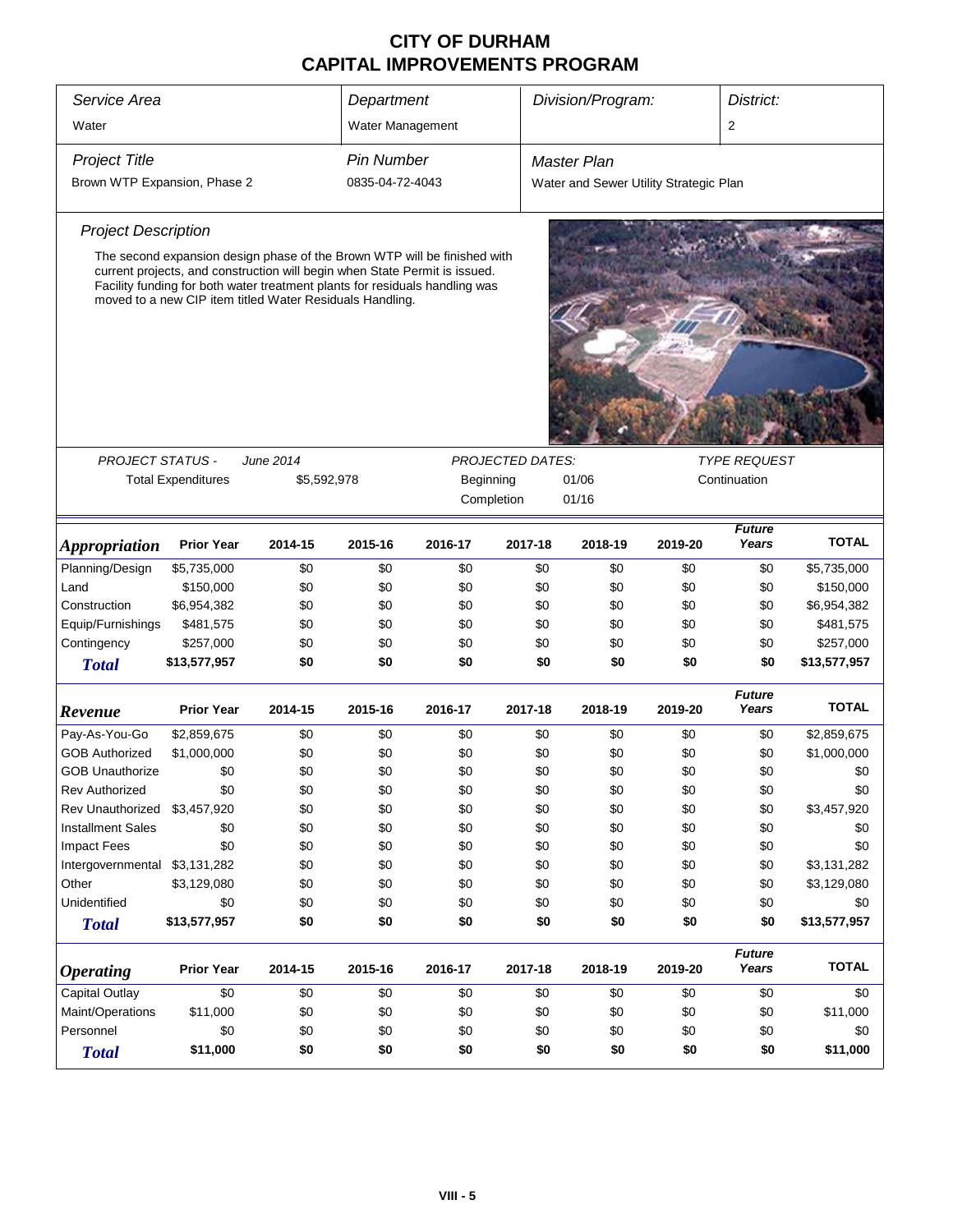| Service Area                        | Department                                         |           |                                                                                                                                                                                                                                                  | Division/Program: |                         | District:                      |         |                        |              |
|-------------------------------------|----------------------------------------------------|-----------|--------------------------------------------------------------------------------------------------------------------------------------------------------------------------------------------------------------------------------------------------|-------------------|-------------------------|--------------------------------|---------|------------------------|--------------|
| Water                               |                                                    |           | Water Management                                                                                                                                                                                                                                 |                   |                         | <b>Utility Engineering</b>     |         | 1,3,4,5                |              |
| <b>Project Title</b>                |                                                    |           | <b>Pin Number</b>                                                                                                                                                                                                                                |                   |                         | <b>Master Plan</b>             |         |                        |              |
| Downtown East-West Reinforcing Main |                                                    |           |                                                                                                                                                                                                                                                  |                   |                         | 2002 Distribution System Study |         |                        |              |
| <b>Project Description</b>          |                                                    |           |                                                                                                                                                                                                                                                  |                   |                         |                                |         |                        |              |
|                                     | the elevated storage tank at Pettigrew and Alston. |           | Conduct a route analysis, followed by design, permitting, and construction for<br>a 36-inch water transmission main. The main will be a continuation of the 36-<br>inch Hillandale Dual Water Main Replacement project that eventually ties into |                   |                         |                                |         |                        |              |
|                                     |                                                    |           |                                                                                                                                                                                                                                                  |                   |                         |                                |         |                        |              |
| <b>PROJECT STATUS -</b>             |                                                    | June 2014 |                                                                                                                                                                                                                                                  |                   | <b>PROJECTED DATES:</b> |                                |         | <b>TYPE REQUEST</b>    |              |
|                                     | <b>Total Expenditures</b>                          |           | \$0                                                                                                                                                                                                                                              | Beginning         | Completion              | 06/13<br>07/17                 |         | Continuation           |              |
|                                     |                                                    |           |                                                                                                                                                                                                                                                  |                   |                         |                                |         |                        |              |
| <i><b>Appropriation</b></i>         | <b>Prior Year</b>                                  | 2014-15   | 2015-16                                                                                                                                                                                                                                          | 2016-17           | 2017-18                 | 2018-19                        | 2019-20 | <b>Future</b><br>Years | <b>TOTAL</b> |
| Planning/Design                     | \$2,350,000                                        | \$0       | \$0                                                                                                                                                                                                                                              | \$0               | \$0                     | \$0                            | \$0     | \$0                    | \$2,350,000  |
| Land                                | \$0                                                | \$0       | \$0                                                                                                                                                                                                                                              | \$0               | \$0                     | \$0                            | \$0     | \$0                    | \$0          |
| Construction                        | \$0                                                | \$0       | 12,000,000                                                                                                                                                                                                                                       | \$0               | \$0                     | \$0                            | \$0     | \$0                    | 12,000,000   |
| Equip/Furnishings                   | \$0                                                | \$0       | \$0                                                                                                                                                                                                                                              | \$0               | \$0                     | \$0                            | \$0     | \$0                    | \$0          |
| Contingency                         | \$0                                                | \$0       | \$0                                                                                                                                                                                                                                              | \$0               | \$0                     | \$0                            | \$0     | \$0                    | \$0          |
| <b>Total</b>                        | \$2,350,000                                        | \$0       | \$12,000,000                                                                                                                                                                                                                                     | \$0               | \$0                     | \$0                            | \$0     | \$0                    | \$14,350,000 |
| Revenue                             | <b>Prior Year</b>                                  | 2014-15   | 2015-16                                                                                                                                                                                                                                          | 2016-17           | 2017-18                 | 2018-19                        | 2019-20 | <b>Future</b><br>Years | <b>TOTAL</b> |
| Pay-As-You-Go                       | \$2,350,000                                        | \$0       | 12,000,000                                                                                                                                                                                                                                       | \$0               | \$0                     | \$0                            | \$0     | \$0                    | 14,350,000   |
| <b>GOB Authorized</b>               | \$0                                                | \$0       | \$0                                                                                                                                                                                                                                              | \$0               | \$0                     | \$0                            | \$0     | \$0                    | \$0          |
| <b>GOB Unauthorize</b>              | \$0                                                | \$0       | \$0                                                                                                                                                                                                                                              | \$0               | \$0                     | \$0                            | \$0     | \$0                    | \$0          |
| Rev Authorized                      | \$0                                                | \$0       | \$0                                                                                                                                                                                                                                              | \$0               | \$0                     | \$0                            | \$0     | \$0                    | \$0          |
| <b>Rev Unauthorized</b>             | \$0                                                | \$0       | \$0                                                                                                                                                                                                                                              | \$0               | \$0                     | \$0                            | \$0     | \$0                    | \$0          |
| <b>Installment Sales</b>            | \$0                                                | \$0       | \$0                                                                                                                                                                                                                                              | \$0               | \$0                     | \$0                            | \$0     | \$0                    | \$0          |
| <b>Impact Fees</b>                  | \$0                                                | \$0       | \$0                                                                                                                                                                                                                                              | \$0               | \$0                     | \$0                            | \$0     | \$0                    | \$0          |
| Intergovernmental                   | \$0                                                | \$0       | \$0                                                                                                                                                                                                                                              | \$0               | \$0                     | \$0                            | \$0     | \$0                    | \$0          |
| Other                               | \$0                                                | \$0       | \$0                                                                                                                                                                                                                                              | \$0               | \$0                     | \$0                            | \$0     | \$0                    | \$0          |
| Unidentified                        | \$0                                                | \$0       | \$0                                                                                                                                                                                                                                              | \$0               | \$0                     | \$0                            | \$0     | \$0                    | \$0          |
| <b>Total</b>                        | \$2,350,000                                        |           | \$0 \$12,000,000                                                                                                                                                                                                                                 | \$0               | \$0                     | \$0                            | \$0     | \$0                    | \$14,350,000 |
| <b>Operating</b>                    | <b>Prior Year</b>                                  | 2014-15   | 2015-16                                                                                                                                                                                                                                          | 2016-17           | 2017-18                 | 2018-19                        | 2019-20 | <b>Future</b><br>Years | <b>TOTAL</b> |
| <b>Capital Outlay</b>               | \$0                                                | \$0       | \$0                                                                                                                                                                                                                                              | \$0               | \$0                     | \$0                            | \$0     | \$0                    | \$0          |
| Maint/Operations                    | \$0                                                | \$0       | \$0                                                                                                                                                                                                                                              | \$0               | \$0                     | \$0                            | \$0     | \$0                    | \$0          |
| Personnel                           | \$0<br>\$0<br>\$0<br>\$0                           |           |                                                                                                                                                                                                                                                  |                   | \$0                     | \$0                            | \$0     | \$0                    | \$0          |
| <b>Total</b>                        | \$0                                                | \$0       | \$0                                                                                                                                                                                                                                              | \$0               | \$0                     | \$0                            | \$0     | \$0                    | \$0          |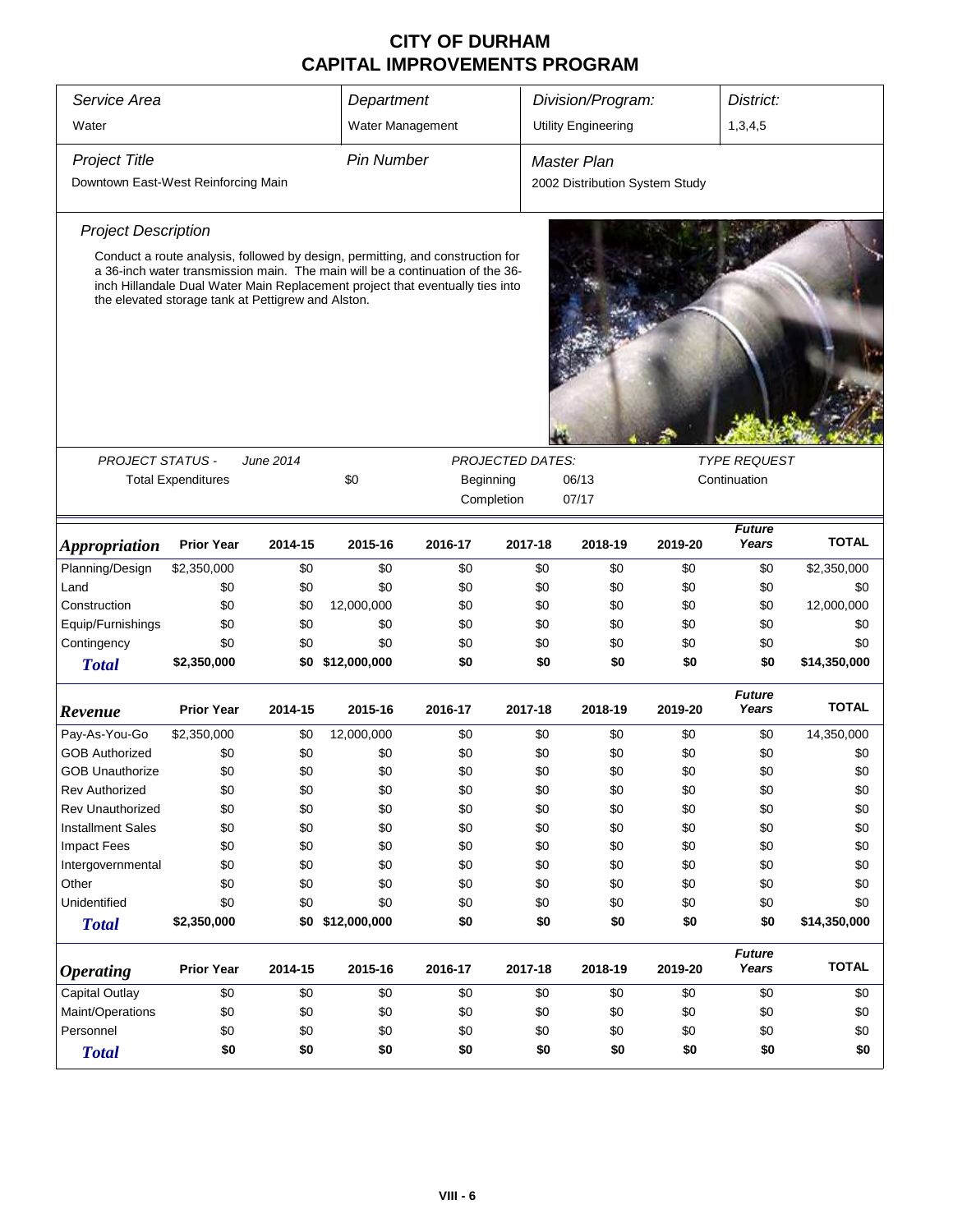| Service Area<br>Department                                                                             |                                                                                |                                                                                |                   |           |                         | Division/Program:<br>District:         |           |                        |              |  |
|--------------------------------------------------------------------------------------------------------|--------------------------------------------------------------------------------|--------------------------------------------------------------------------------|-------------------|-----------|-------------------------|----------------------------------------|-----------|------------------------|--------------|--|
| Water                                                                                                  |                                                                                |                                                                                | Water Management  |           |                         | <b>Utility Engineering</b>             |           | All                    |              |  |
| <b>Project Title</b>                                                                                   |                                                                                |                                                                                | <b>Pin Number</b> |           |                         | <b>Master Plan</b>                     |           |                        |              |  |
| Future Water Supply/Source Protection                                                                  |                                                                                |                                                                                |                   |           |                         | Water and Sewer Utility Strategic Plan |           |                        |              |  |
|                                                                                                        |                                                                                |                                                                                |                   |           |                         |                                        |           |                        |              |  |
| <b>Project Description</b>                                                                             |                                                                                |                                                                                |                   |           |                         |                                        |           |                        |              |  |
|                                                                                                        |                                                                                | This project provides funding for the acquisition of land needed for expansion |                   |           |                         |                                        |           |                        |              |  |
| of the City's water supplies and protection of existing lakes by acquiring<br>additional buffer areas. |                                                                                |                                                                                |                   |           |                         |                                        |           |                        |              |  |
|                                                                                                        |                                                                                |                                                                                |                   |           |                         |                                        |           |                        |              |  |
|                                                                                                        |                                                                                |                                                                                |                   |           |                         |                                        |           |                        |              |  |
|                                                                                                        |                                                                                |                                                                                |                   |           |                         |                                        |           |                        |              |  |
|                                                                                                        |                                                                                |                                                                                |                   |           |                         |                                        |           |                        |              |  |
|                                                                                                        |                                                                                |                                                                                |                   |           |                         |                                        |           |                        |              |  |
|                                                                                                        |                                                                                |                                                                                |                   |           |                         |                                        |           |                        |              |  |
|                                                                                                        |                                                                                |                                                                                |                   |           |                         |                                        |           |                        |              |  |
|                                                                                                        |                                                                                |                                                                                |                   |           |                         |                                        |           |                        |              |  |
| <b>PROJECT STATUS -</b>                                                                                |                                                                                | June 2014                                                                      |                   |           | <b>PROJECTED DATES:</b> |                                        |           | <b>TYPE REQUEST</b>    |              |  |
|                                                                                                        | 07/04<br><b>Total Expenditures</b><br>\$2,590,053<br>Beginning<br>Continuation |                                                                                |                   |           |                         |                                        |           |                        |              |  |
|                                                                                                        |                                                                                |                                                                                |                   |           | Completion              | 07/18                                  |           |                        |              |  |
|                                                                                                        |                                                                                |                                                                                |                   |           |                         |                                        |           | <b>Future</b>          |              |  |
| <i><b>Appropriation</b></i>                                                                            | <b>Prior Year</b>                                                              | 2014-15                                                                        | 2015-16           | 2016-17   | 2017-18                 | 2018-19                                | 2019-20   | Years                  | <b>TOTAL</b> |  |
| Planning/Design                                                                                        | \$121,426                                                                      | \$0                                                                            | \$0               | \$0       | \$0                     | \$0                                    | \$0       | \$0                    | \$121,426    |  |
| Land                                                                                                   | \$2,706,404                                                                    | \$500,000                                                                      | \$500,000         | \$500,000 | \$500,000               | \$500,000                              | \$500,000 | \$0                    | \$5,706,404  |  |
| Construction                                                                                           | \$797,091                                                                      | \$0                                                                            | \$0               | \$0       | \$0                     | \$0                                    | \$0       | \$0                    | \$797,091    |  |
| Equip/Furnishings                                                                                      | \$0                                                                            | \$0                                                                            | \$0               | \$0       | \$0                     | \$0                                    | \$0       | \$0                    | \$0          |  |
| Contingency                                                                                            | \$0                                                                            | \$0                                                                            | \$0               | \$0       | \$0                     | \$0                                    | \$0       | \$0                    | \$0          |  |
| <b>Total</b>                                                                                           | \$3,624,921                                                                    | \$500,000                                                                      | \$500,000         | \$500,000 | \$500,000               | \$500,000                              | \$500,000 | \$0                    | \$6,624,921  |  |
|                                                                                                        |                                                                                |                                                                                |                   |           |                         |                                        |           | <b>Future</b>          |              |  |
| Revenue                                                                                                | <b>Prior Year</b>                                                              | 2014-15                                                                        | 2015-16           | 2016-17   | 2017-18                 | 2018-19                                | 2019-20   | Years                  | <b>TOTAL</b> |  |
| Pay-As-You-Go                                                                                          | \$66,843                                                                       | \$0                                                                            | \$0               | \$0       | \$0                     | \$0                                    | \$0       | \$0                    | \$66,843     |  |
| <b>GOB Authorized</b>                                                                                  | \$0                                                                            | \$0                                                                            | \$0               | \$0       | \$0                     | \$0                                    | \$0       | \$0                    | \$0          |  |
| <b>GOB Unauthorize</b>                                                                                 | \$0                                                                            | \$0                                                                            | \$0               | \$0       | \$0                     | \$0                                    | \$0       | \$0                    | \$0          |  |
| Rev Authorized                                                                                         | \$0                                                                            | \$0                                                                            | \$0               | \$0       | \$0                     | \$0                                    | \$0       | \$0                    | \$0          |  |
| Rev Unauthorized \$1,700,000                                                                           |                                                                                | \$500,000                                                                      | \$500,000         | \$500,000 | \$500,000               | \$500,000                              | \$500,000 | \$0                    | \$4,700,000  |  |
| <b>Installment Sales</b>                                                                               | \$0                                                                            | \$0                                                                            | \$0               | \$0       | \$0                     | \$0                                    | \$0       | \$0                    | \$0          |  |
| <b>Impact Fees</b>                                                                                     | \$0                                                                            | \$0                                                                            | \$0               | \$0       | \$0                     | \$0                                    | \$0       | \$0                    | \$0          |  |
| Intergovernmental \$1,350,000                                                                          |                                                                                | \$0                                                                            | \$0               | \$0       | \$0                     | \$0                                    | \$0       | \$0                    | \$1,350,000  |  |
| Other                                                                                                  | \$508,078                                                                      | \$0                                                                            | \$0               | \$0       | \$0                     | \$0                                    | \$0       | \$0                    | \$508,078    |  |
| Unidentified                                                                                           | \$0                                                                            | \$0                                                                            | \$0               | \$0       | \$0                     | \$0                                    | \$0       | \$0                    | \$0          |  |
| <b>Total</b>                                                                                           | \$3,624,921                                                                    | \$500,000                                                                      | \$500,000         | \$500,000 | \$500,000               | \$500,000                              | \$500,000 | \$0                    | \$6,624,921  |  |
| <i><b>Operating</b></i>                                                                                | <b>Prior Year</b>                                                              | 2014-15                                                                        | 2015-16           | 2016-17   | 2017-18                 | 2018-19                                | 2019-20   | <b>Future</b><br>Years | <b>TOTAL</b> |  |
| Capital Outlay                                                                                         | \$0                                                                            | \$0                                                                            | \$0               | \$0       | \$0                     | \$0                                    | \$0       | \$0                    | \$0          |  |
| Maint/Operations                                                                                       | \$0                                                                            | \$0                                                                            | \$0               | \$0       | \$0                     | \$0                                    | \$0       | \$0                    | \$0          |  |
| Personnel                                                                                              | \$0                                                                            | \$0                                                                            | \$0               | \$0       | \$0                     | \$0                                    | \$0       | \$0                    | \$0          |  |
| \$0<br>\$0<br>\$0<br>\$0<br>\$0<br>\$0<br>\$0<br>\$0<br><b>Total</b>                                   |                                                                                |                                                                                |                   |           |                         |                                        |           | \$0                    |              |  |
|                                                                                                        |                                                                                |                                                                                |                   |           |                         |                                        |           |                        |              |  |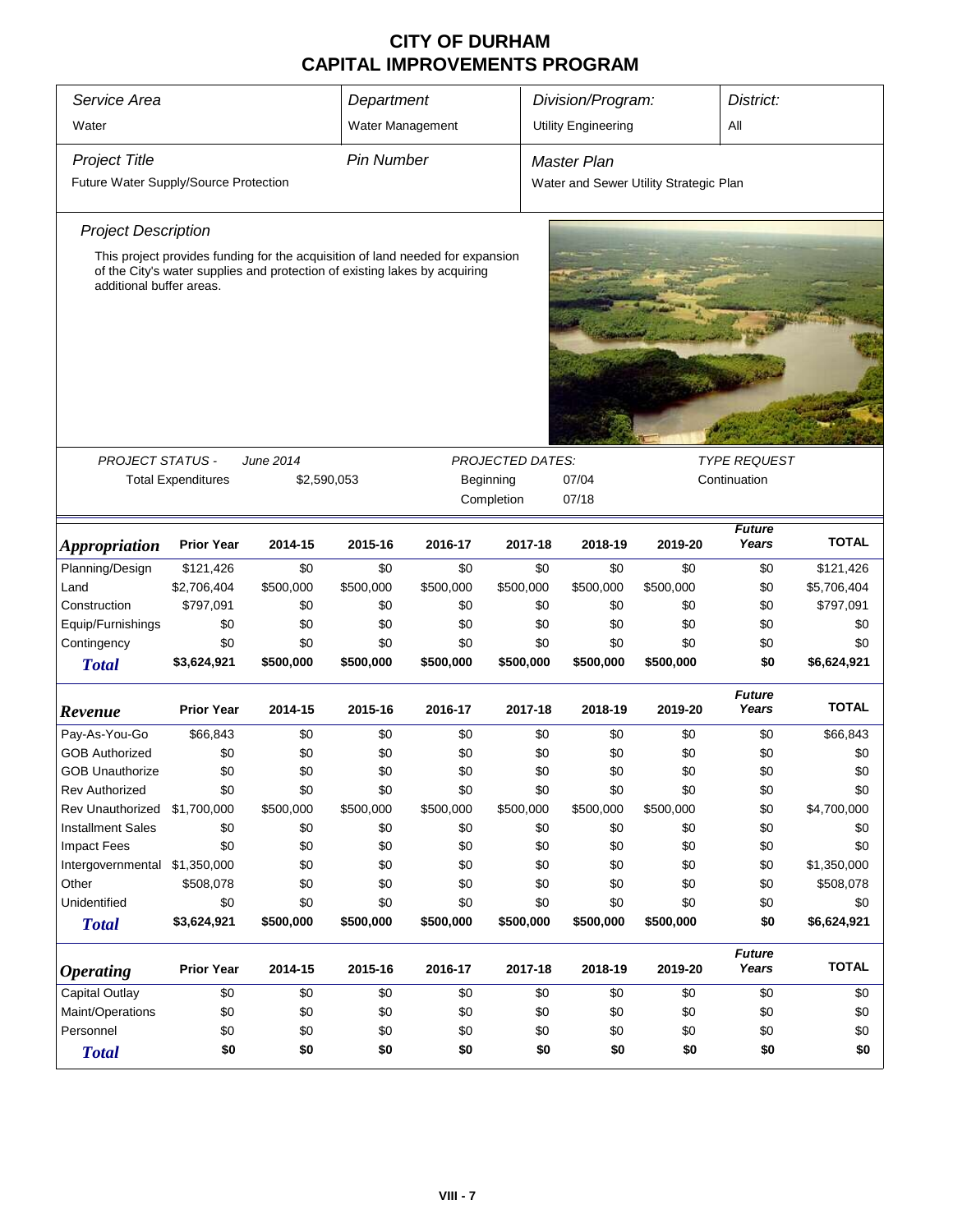| Service Area                                                                                                                                                                                                                                                                                                                                                                                                                                          |                           |                  | Department        |         |                               | Division/Program:<br>District:         |                       |                        |              |  |  |
|-------------------------------------------------------------------------------------------------------------------------------------------------------------------------------------------------------------------------------------------------------------------------------------------------------------------------------------------------------------------------------------------------------------------------------------------------------|---------------------------|------------------|-------------------|---------|-------------------------------|----------------------------------------|-----------------------|------------------------|--------------|--|--|
| Water                                                                                                                                                                                                                                                                                                                                                                                                                                                 |                           |                  | Water Management  |         |                               | <b>Utility Engineering</b>             |                       | 3                      |              |  |  |
| <b>Project Title</b>                                                                                                                                                                                                                                                                                                                                                                                                                                  |                           |                  | <b>Pin Number</b> |         |                               | <b>Master Plan</b>                     |                       |                        |              |  |  |
| Jordan Lake WTP                                                                                                                                                                                                                                                                                                                                                                                                                                       |                           |                  | 0708-04-63-3956   |         |                               | Water and Sewer Utility Strategic Plan |                       |                        |              |  |  |
| <b>Project Description</b>                                                                                                                                                                                                                                                                                                                                                                                                                            |                           |                  |                   |         |                               |                                        |                       |                        |              |  |  |
| This project is for a new water supply intake on Jordan Lake. The initial<br>planning will investigate the options for utilizing water allocation and the land<br>needs for pipe lines and pump stations. The next steps are preliminary<br>design, permiting, final design, and construction. A raw water pump station, a<br>raw water transmission line to Durham, and potentially a new water treatment<br>plant are options currently envisioned. |                           |                  |                   |         |                               |                                        |                       |                        |              |  |  |
|                                                                                                                                                                                                                                                                                                                                                                                                                                                       |                           |                  |                   |         |                               |                                        |                       |                        |              |  |  |
| <b>PROJECT STATUS -</b>                                                                                                                                                                                                                                                                                                                                                                                                                               |                           | <b>June 2014</b> |                   |         | <b>PROJECTED DATES:</b>       |                                        |                       | <i>TYPE REQUEST</i>    |              |  |  |
|                                                                                                                                                                                                                                                                                                                                                                                                                                                       | <b>Total Expenditures</b> |                  | \$893,152         |         | Beginning<br>Completion       | 07/19                                  | 09/09<br>Continuation |                        |              |  |  |
| <i><b>Appropriation</b></i>                                                                                                                                                                                                                                                                                                                                                                                                                           | <b>Prior Year</b>         | 2014-15          | 2015-16           | 2016-17 | 2017-18                       | 2018-19                                | 2019-20               | <b>Future</b><br>Years | <b>TOTAL</b> |  |  |
| Planning/Design                                                                                                                                                                                                                                                                                                                                                                                                                                       | \$1,500,000               | \$1,000,000      | \$8,000,000       | \$0     | \$0                           | \$0                                    | \$0                   | \$0                    | 10,500,000   |  |  |
| Land                                                                                                                                                                                                                                                                                                                                                                                                                                                  | \$0                       | \$0              | \$0               | \$0     | \$0                           | \$0                                    | \$0                   | \$0                    | \$0          |  |  |
| Construction                                                                                                                                                                                                                                                                                                                                                                                                                                          | \$0                       | \$0              | \$0               | \$0     | 50,000,000                    | 30,000,000                             | \$0                   | \$0                    | 80,000,000   |  |  |
| Equip/Furnishings                                                                                                                                                                                                                                                                                                                                                                                                                                     | \$0                       | \$0              | \$0               | \$0     | \$0                           | \$0                                    | \$0                   | \$0                    | \$0          |  |  |
| Contingency                                                                                                                                                                                                                                                                                                                                                                                                                                           | \$0                       | \$0              | \$0               | \$0     | \$0                           | \$0                                    | \$0                   | \$0                    | \$0          |  |  |
| <b>Total</b>                                                                                                                                                                                                                                                                                                                                                                                                                                          | \$1,500,000               | \$1,000,000      | \$8,000,000       |         | \$0 \$50,000,000 \$30,000,000 |                                        | \$0                   | \$0                    | \$90,500,000 |  |  |
| Revenue                                                                                                                                                                                                                                                                                                                                                                                                                                               | <b>Prior Year</b>         | 2014-15          | 2015-16           | 2016-17 | 2017-18                       | 2018-19                                | 2019-20               | <b>Future</b><br>Years | <b>TOTAL</b> |  |  |
| Pay-As-You-Go                                                                                                                                                                                                                                                                                                                                                                                                                                         | \$500,000                 | \$0              | \$0               | \$0     | \$0                           | \$0                                    | \$0                   | \$0                    | \$500,000    |  |  |
| <b>GOB Authorized</b>                                                                                                                                                                                                                                                                                                                                                                                                                                 | \$0                       | \$0              | \$0               | \$0     | \$0                           | \$0                                    | \$0                   | \$0                    | \$0          |  |  |
| <b>GOB Unauthorize</b>                                                                                                                                                                                                                                                                                                                                                                                                                                | \$0                       | \$0              | \$0               | \$0     | \$0                           | \$0                                    | \$0                   | \$0                    | \$0          |  |  |
| <b>Rev Authorized</b>                                                                                                                                                                                                                                                                                                                                                                                                                                 | \$0                       | \$0              | \$0               | \$0     | \$0                           | \$0                                    | \$0                   | \$0                    | \$0          |  |  |
| Rev Unauthorized                                                                                                                                                                                                                                                                                                                                                                                                                                      | \$1,000,000               | \$1,000,000      | \$8,000,000       | \$0     | 50,000,000                    | 30,000,000                             | \$0                   | \$0                    | 90,000,000   |  |  |
| <b>Installment Sales</b>                                                                                                                                                                                                                                                                                                                                                                                                                              | \$0                       | \$0              | \$0               | \$0     | \$0                           | \$0                                    | \$0                   | \$0                    | \$0          |  |  |
| <b>Impact Fees</b>                                                                                                                                                                                                                                                                                                                                                                                                                                    | \$0                       | \$0              | \$0               | \$0     | \$0                           | \$0                                    | \$0                   | \$0                    | \$0          |  |  |
| Intergovernmental                                                                                                                                                                                                                                                                                                                                                                                                                                     | \$0                       | \$0              | \$0               | \$0     | \$0                           | \$0                                    | \$0                   | \$0                    | \$0          |  |  |
| Other                                                                                                                                                                                                                                                                                                                                                                                                                                                 | \$0                       | \$0              | \$0               | \$0     | \$0                           | \$0                                    | \$0                   | \$0                    | \$0          |  |  |
| Unidentified                                                                                                                                                                                                                                                                                                                                                                                                                                          | \$0                       | \$0              | \$0               | \$0     | \$0                           | \$0                                    | \$0                   | \$0                    | \$0          |  |  |
| <b>Total</b>                                                                                                                                                                                                                                                                                                                                                                                                                                          | \$1,500,000               | \$1,000,000      | \$8,000,000       |         | \$0 \$50,000,000 \$30,000,000 |                                        | \$0                   | \$0                    | \$90,500,000 |  |  |
| <i><b>Operating</b></i>                                                                                                                                                                                                                                                                                                                                                                                                                               | <b>Prior Year</b>         | 2014-15          | 2015-16           | 2016-17 | 2017-18                       | 2018-19                                | 2019-20               | <b>Future</b><br>Years | <b>TOTAL</b> |  |  |
| Capital Outlay                                                                                                                                                                                                                                                                                                                                                                                                                                        | \$0                       | \$0              | \$0               | \$0     | \$0                           | \$0                                    | \$0                   | \$0                    | \$0          |  |  |
| Maint/Operations                                                                                                                                                                                                                                                                                                                                                                                                                                      | \$0                       | \$0              | \$0               | \$0     | \$0                           | \$0                                    | \$0                   | \$0                    | \$0          |  |  |
| Personnel                                                                                                                                                                                                                                                                                                                                                                                                                                             | \$0                       | \$0              | \$0               | \$0     | \$0                           | \$0                                    | \$0                   | \$0                    | \$0          |  |  |
| <b>Total</b>                                                                                                                                                                                                                                                                                                                                                                                                                                          | \$0                       | \$0              | \$0               | \$0     | \$0                           | \$0                                    | \$0                   | \$0                    | \$0          |  |  |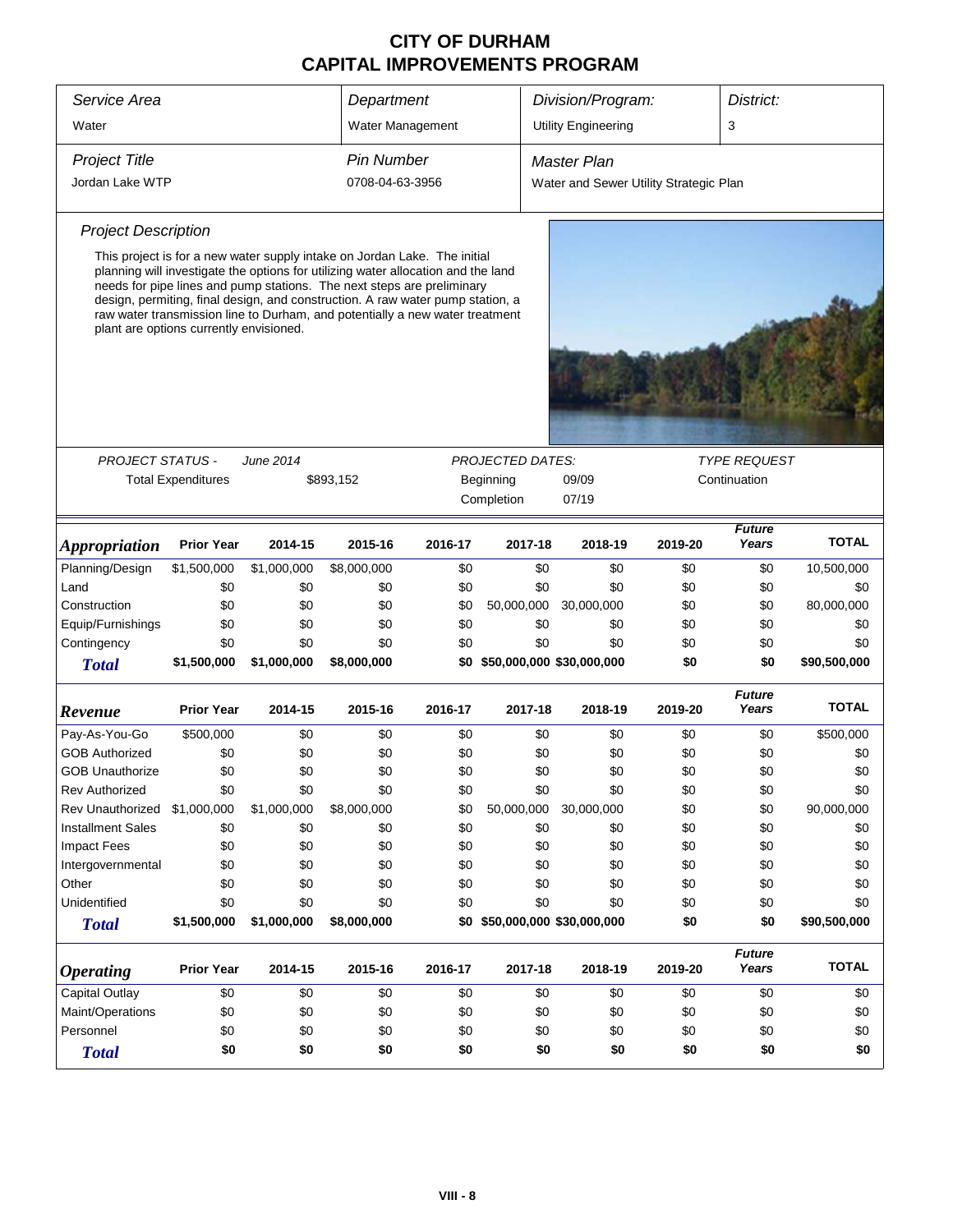| Service Area                              |                                                                                                                                                                                                                                                                                                                                                                                                                           |            | Department        |                  |                         | Division/Program:                            |                  | District:              |                         |
|-------------------------------------------|---------------------------------------------------------------------------------------------------------------------------------------------------------------------------------------------------------------------------------------------------------------------------------------------------------------------------------------------------------------------------------------------------------------------------|------------|-------------------|------------------|-------------------------|----------------------------------------------|------------------|------------------------|-------------------------|
| Water                                     |                                                                                                                                                                                                                                                                                                                                                                                                                           |            | Water Management  |                  |                         |                                              |                  | 2                      |                         |
| <b>Project Title</b>                      |                                                                                                                                                                                                                                                                                                                                                                                                                           |            | <b>Pin Number</b> |                  |                         | <b>Master Plan</b>                           |                  |                        |                         |
| Lake Michie & Little River Rehabilitation |                                                                                                                                                                                                                                                                                                                                                                                                                           |            | 0857-03-03-6386   |                  |                         |                                              |                  |                        |                         |
| <b>Project Description</b>                |                                                                                                                                                                                                                                                                                                                                                                                                                           |            |                   |                  |                         |                                              |                  |                        |                         |
|                                           | This is a Dam Facility Rehabilitation project that combines the Lake Michie<br>Dam Repairs and Little River Dam Repairs projects. Lake Michie needs lead<br>based paint removal, gate repairs, clearing of trees, and hydaulic valve<br>replacement. Little River work needs the lower gate repaired and caulking.<br>Little River needs a 20 year maintenance plan and Lake Michie needs an<br>updated maintenance plan. |            |                   |                  |                         |                                              |                  |                        |                         |
| <b>PROJECT STATUS -</b>                   |                                                                                                                                                                                                                                                                                                                                                                                                                           | June 2014  |                   |                  | <b>PROJECTED DATES:</b> |                                              |                  |                        |                         |
|                                           | <b>Total Expenditures</b>                                                                                                                                                                                                                                                                                                                                                                                                 |            | \$115,065         |                  | Beginning               | <b>TYPE REQUEST</b><br>07/04<br>Continuation |                  |                        |                         |
|                                           |                                                                                                                                                                                                                                                                                                                                                                                                                           |            |                   |                  | Completion              | 07/18                                        |                  |                        |                         |
| <i><b>Appropriation</b></i>               | <b>Prior Year</b>                                                                                                                                                                                                                                                                                                                                                                                                         | 2014-15    | 2015-16           | 2016-17          | 2017-18                 | 2018-19                                      | 2019-20          | <b>Future</b><br>Years | <b>TOTAL</b>            |
| Planning/Design                           | \$720,000                                                                                                                                                                                                                                                                                                                                                                                                                 | \$0        | \$0               | \$0              | \$0                     | \$0                                          | \$0              | \$0                    | \$720,000               |
| Land                                      | \$0                                                                                                                                                                                                                                                                                                                                                                                                                       | \$0        | \$0               | \$0              | \$0                     | \$0                                          | \$0              | \$0                    | \$0                     |
| Construction                              | \$2,153,361                                                                                                                                                                                                                                                                                                                                                                                                               | \$0        | \$500,000         | \$500,000        | \$500,000               | \$500,000                                    | \$500,000        | \$0                    |                         |
|                                           |                                                                                                                                                                                                                                                                                                                                                                                                                           |            |                   |                  |                         |                                              |                  |                        | \$4,653,361             |
| Equip/Furnishings                         | \$0                                                                                                                                                                                                                                                                                                                                                                                                                       | \$0        | \$0               | \$0              | \$0                     | \$0                                          | \$0              | \$0                    | \$0                     |
| Contingency<br><b>Total</b>               | \$70,000<br>\$2,943,361                                                                                                                                                                                                                                                                                                                                                                                                   | \$0<br>\$0 | \$0<br>\$500,000  | \$0<br>\$500,000 | \$0<br>\$500,000        | \$0<br>\$500,000                             | \$0<br>\$500,000 | \$0<br>\$0             | \$70,000<br>\$5,443,361 |
| Revenue                                   | <b>Prior Year</b>                                                                                                                                                                                                                                                                                                                                                                                                         | 2014-15    | 2015-16           | 2016-17          | 2017-18                 | 2018-19                                      | 2019-20          | <b>Future</b><br>Years | <b>TOTAL</b>            |
| Pay-As-You-Go                             | \$743,361                                                                                                                                                                                                                                                                                                                                                                                                                 | \$0        | \$0               | \$0              | \$0                     | \$0                                          | \$0              | \$0                    | \$743,361               |
| <b>GOB Authorized</b>                     | \$0                                                                                                                                                                                                                                                                                                                                                                                                                       | \$0        | \$0               | \$0              | \$0                     | \$0                                          | \$0              | \$0                    | \$0                     |
| <b>GOB Unauthorize</b>                    | \$0                                                                                                                                                                                                                                                                                                                                                                                                                       | \$0        | \$0               | \$0              | \$0                     | \$0                                          | \$0              | \$0                    | \$0                     |
| Rev Authorized                            | \$0                                                                                                                                                                                                                                                                                                                                                                                                                       | \$0        | \$0               | \$0              | \$0                     | \$0                                          | \$0              | \$0                    | \$0                     |
| Rev Unauthorized                          | \$2,200,000                                                                                                                                                                                                                                                                                                                                                                                                               | \$0        | \$500,000         | \$500,000        | \$500,000               | \$500,000                                    | \$500,000        | \$0                    | \$4,700,000             |
| <b>Installment Sales</b>                  | \$0                                                                                                                                                                                                                                                                                                                                                                                                                       | \$0        | \$0               | \$0              | \$0                     | \$0                                          | \$0              | \$0                    | \$0                     |
| <b>Impact Fees</b>                        | \$0                                                                                                                                                                                                                                                                                                                                                                                                                       | \$0        | \$0               | \$0              | \$0                     | \$0                                          | \$0              | \$0                    | \$0                     |
| Intergovernmental                         | \$0                                                                                                                                                                                                                                                                                                                                                                                                                       | \$0        | \$0               | \$0              | \$0                     | \$0                                          | \$0              | \$0                    | \$0                     |
| Other                                     | \$0                                                                                                                                                                                                                                                                                                                                                                                                                       | \$0        | \$0               | \$0              | \$0                     | \$0                                          | \$0              | \$0                    | \$0                     |
| Unidentified                              | \$0                                                                                                                                                                                                                                                                                                                                                                                                                       | \$0        | \$0               | \$0              | \$0                     | \$0                                          | \$0              | \$0                    | \$0                     |
| <b>Total</b>                              | \$2,943,361                                                                                                                                                                                                                                                                                                                                                                                                               | \$0        | \$500,000         | \$500,000        | \$500,000               | \$500,000                                    | \$500,000        | \$0                    | \$5,443,361             |
| <i><b>Operating</b></i>                   | <b>Prior Year</b>                                                                                                                                                                                                                                                                                                                                                                                                         | 2014-15    | 2015-16           | 2016-17          | 2017-18                 | 2018-19                                      | 2019-20          | <b>Future</b><br>Years | <b>TOTAL</b>            |
| <b>Capital Outlay</b>                     | \$0                                                                                                                                                                                                                                                                                                                                                                                                                       | \$0        | \$0               | \$0              | \$0                     | \$0                                          | \$0              | \$0                    | \$0                     |
| Maint/Operations                          | \$0                                                                                                                                                                                                                                                                                                                                                                                                                       | \$0        | \$0               | \$0              | \$0                     | \$0                                          | \$0              | \$0                    | \$0                     |
| Personnel                                 | \$0                                                                                                                                                                                                                                                                                                                                                                                                                       | \$0        | \$0               | \$0              | \$0                     | \$0                                          | \$0              | \$0                    | \$0                     |
| <b>Total</b>                              | \$0                                                                                                                                                                                                                                                                                                                                                                                                                       | \$0        | \$0               | \$0              | \$0                     | \$0                                          | \$0              | \$0                    | \$0                     |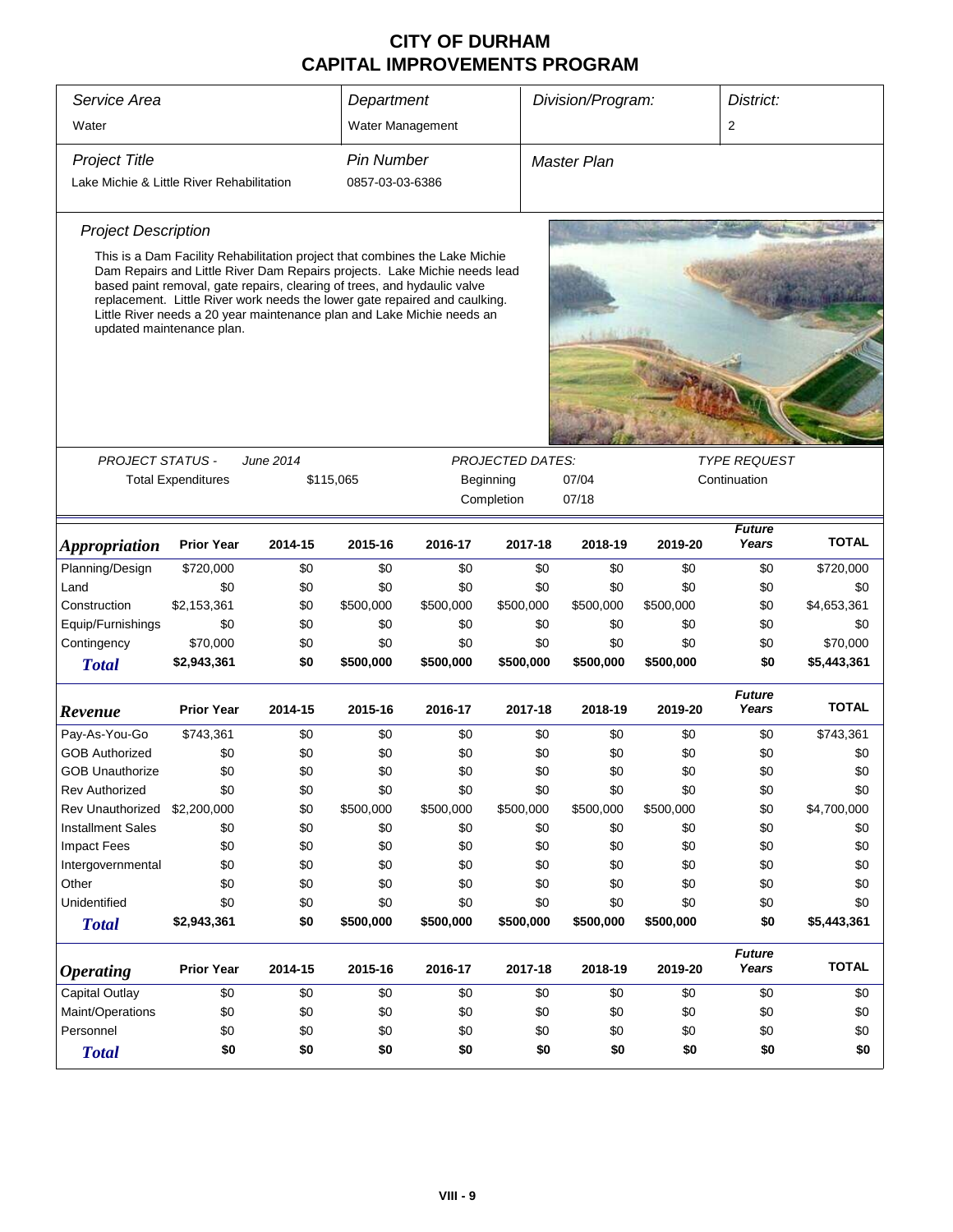| Service Area                                                                                                                      |                                                                                                                                                                                                                                                                                        |                               | Department        |                                      |                             | Division/Program:               |              | District:              |              |  |
|-----------------------------------------------------------------------------------------------------------------------------------|----------------------------------------------------------------------------------------------------------------------------------------------------------------------------------------------------------------------------------------------------------------------------------------|-------------------------------|-------------------|--------------------------------------|-----------------------------|---------------------------------|--------------|------------------------|--------------|--|
| Water                                                                                                                             |                                                                                                                                                                                                                                                                                        |                               | Water Management  |                                      |                             |                                 |              | 1,4                    |              |  |
| <b>Project Title</b><br>Southeast Distribution System Expansion                                                                   |                                                                                                                                                                                                                                                                                        |                               | <b>Pin Number</b> |                                      |                             | <b>Master Plan</b>              |              |                        |              |  |
|                                                                                                                                   |                                                                                                                                                                                                                                                                                        |                               |                   |                                      |                             | <b>Water Distribution Study</b> |              |                        |              |  |
| <b>Project Description</b>                                                                                                        |                                                                                                                                                                                                                                                                                        |                               |                   |                                      |                             |                                 |              |                        |              |  |
|                                                                                                                                   | This project includes the necessary system improvements (mains, booster<br>stations and tank) necessary to meet the anticipated growth in Southeast<br>Durham. The 2002 Water Distribution Study identified this need, which<br>included a general tank location and resizing of main. |                               |                   |                                      | Picture<br><b>Available</b> |                                 |              |                        |              |  |
| <b>PROJECT STATUS -</b>                                                                                                           |                                                                                                                                                                                                                                                                                        |                               |                   |                                      |                             |                                 |              | <b>TYPE REQUEST</b>    |              |  |
|                                                                                                                                   | <b>Total Expenditures</b>                                                                                                                                                                                                                                                              | <b>June 2014</b><br>\$824,418 |                   | <b>PROJECTED DATES:</b><br>Beginning | 09/09                       |                                 | Continuation |                        |              |  |
|                                                                                                                                   |                                                                                                                                                                                                                                                                                        |                               |                   | Completion                           |                             | 06/15                           |              |                        |              |  |
| <i><b>Appropriation</b></i>                                                                                                       | <b>Prior Year</b>                                                                                                                                                                                                                                                                      | 2014-15                       | 2015-16           | 2016-17                              | 2017-18                     | 2018-19                         | 2019-20      | <b>Future</b><br>Years | <b>TOTAL</b> |  |
| Planning/Design                                                                                                                   | \$800,000                                                                                                                                                                                                                                                                              | \$0                           | \$0               | \$0                                  | \$0                         | \$0                             | \$0          | \$0                    | \$800,000    |  |
| Land                                                                                                                              | \$0                                                                                                                                                                                                                                                                                    | \$0                           | \$0               | \$0                                  | \$0                         | \$0                             | \$0          | \$0                    | \$0          |  |
| Construction                                                                                                                      | \$6,362,000                                                                                                                                                                                                                                                                            | \$0                           | \$0               | \$0                                  | \$0                         | \$0                             | \$0          | \$0                    | \$6,362,000  |  |
| Equip/Furnishings                                                                                                                 | \$0                                                                                                                                                                                                                                                                                    | \$0                           | \$0               | \$0                                  | \$0                         | \$0                             | \$0          | \$0                    | \$0          |  |
| Contingency                                                                                                                       | \$0                                                                                                                                                                                                                                                                                    | \$0                           | \$0               | \$0                                  | \$0                         | \$0                             | \$0          | \$0                    | \$0          |  |
| <b>Total</b>                                                                                                                      | \$7,162,000                                                                                                                                                                                                                                                                            | \$0                           | \$0               | \$0                                  | \$0                         | \$0                             | \$0          | \$0                    | \$7,162,000  |  |
| Revenue                                                                                                                           | <b>Prior Year</b>                                                                                                                                                                                                                                                                      | 2014-15                       | 2015-16           | 2016-17                              | 2017-18                     | 2018-19                         | 2019-20      | <b>Future</b><br>Years | <b>TOTAL</b> |  |
| Pay-As-You-Go                                                                                                                     | \$0                                                                                                                                                                                                                                                                                    | \$0                           | \$0               | \$0                                  | \$0                         | \$0                             | \$0          | \$0                    | \$0          |  |
| <b>GOB Authorized</b>                                                                                                             | \$0                                                                                                                                                                                                                                                                                    | \$0                           | \$0               | \$0                                  | \$0                         | \$0                             | \$0          | \$0                    | \$0          |  |
| <b>GOB Unauthorize</b>                                                                                                            | \$0                                                                                                                                                                                                                                                                                    | \$0                           | \$0               | \$0                                  | \$0                         | \$0                             | \$0          | \$0                    | \$0          |  |
| <b>Rev Authorized</b>                                                                                                             | \$0                                                                                                                                                                                                                                                                                    | \$0                           | \$0               | \$0                                  | \$0                         | \$0                             | \$0          | \$0                    | \$0          |  |
| Rev Unauthorized                                                                                                                  | \$7,162,000                                                                                                                                                                                                                                                                            | \$0                           | \$0               | \$0                                  | \$0                         | \$0                             | \$0          | \$0                    | \$7,162,000  |  |
| <b>Installment Sales</b>                                                                                                          | \$0                                                                                                                                                                                                                                                                                    | \$0                           | \$0               | \$0                                  | \$0                         | \$0                             | \$0          | \$0                    | \$0          |  |
| <b>Impact Fees</b>                                                                                                                | \$0                                                                                                                                                                                                                                                                                    | \$0                           | \$0               | \$0                                  | \$0                         | \$0                             | \$0          | \$0                    | \$0          |  |
| Intergovernmental                                                                                                                 | \$0                                                                                                                                                                                                                                                                                    | \$0                           | \$0               | \$0                                  | \$0                         | \$0                             | \$0          | \$0                    | \$0          |  |
| Other                                                                                                                             | \$0                                                                                                                                                                                                                                                                                    | \$0                           | \$0               | \$0                                  | \$0                         | \$0                             | \$0          | \$0                    | \$0          |  |
| Unidentified                                                                                                                      | \$0                                                                                                                                                                                                                                                                                    | \$0                           | \$0               | \$0                                  | \$0                         | \$0                             | \$0          | \$0                    | \$0          |  |
| <b>Total</b>                                                                                                                      | \$7,162,000                                                                                                                                                                                                                                                                            | \$0                           | \$0               | \$0                                  | \$0                         | \$0                             | \$0          | \$0                    | \$7,162,000  |  |
| <b>Future</b><br>Years<br><b>Prior Year</b><br>2015-16<br>2014-15<br>2016-17<br>2017-18<br>2018-19<br>2019-20<br><b>Operating</b> |                                                                                                                                                                                                                                                                                        |                               |                   |                                      |                             | <b>TOTAL</b>                    |              |                        |              |  |
| Capital Outlay                                                                                                                    | \$0                                                                                                                                                                                                                                                                                    | \$0                           | \$0               | \$0                                  | \$0                         | \$0                             | \$0          | \$0                    | \$0          |  |
| Maint/Operations                                                                                                                  | \$0                                                                                                                                                                                                                                                                                    | \$0                           | \$0               | \$0                                  | \$0                         | \$0                             | \$0          | \$0                    | \$0          |  |
| Personnel                                                                                                                         | \$0                                                                                                                                                                                                                                                                                    | \$0                           | \$0               | \$0                                  | \$0                         | \$0                             | \$0          | \$0                    | \$0          |  |
| <b>Total</b>                                                                                                                      | \$0<br>\$0<br>\$0<br>\$0<br>\$0<br>\$0<br>\$0<br>\$0                                                                                                                                                                                                                                   |                               |                   |                                      |                             |                                 |              |                        |              |  |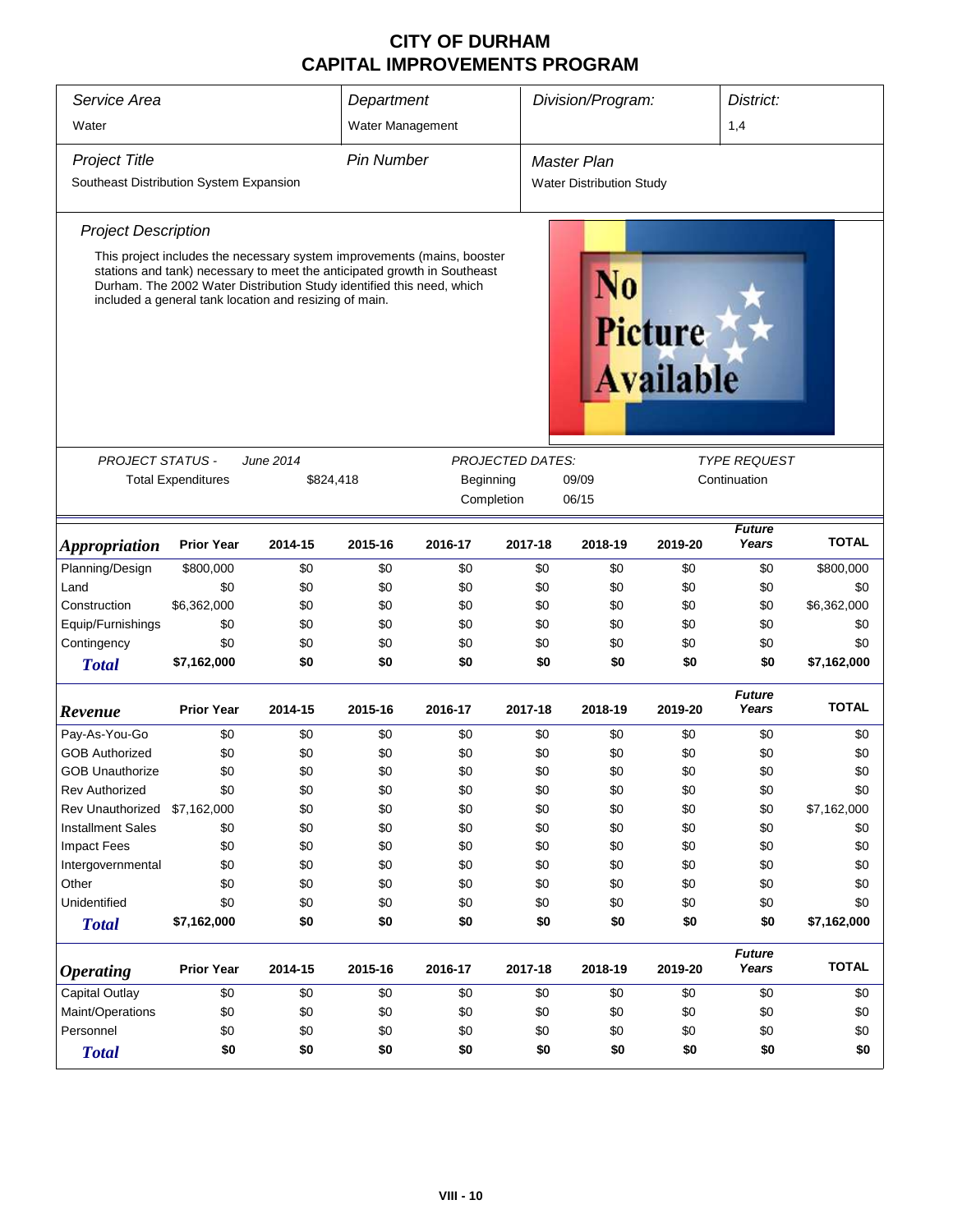| Service Area                                 | Division/Program:<br>Department                                                                                                                                                                                         |             |                   |           | District:               |     |                                        |         |                        |              |
|----------------------------------------------|-------------------------------------------------------------------------------------------------------------------------------------------------------------------------------------------------------------------------|-------------|-------------------|-----------|-------------------------|-----|----------------------------------------|---------|------------------------|--------------|
| Water                                        |                                                                                                                                                                                                                         |             | Water Management  |           |                         |     | <b>Utility Engineering</b>             |         | 2                      |              |
| <b>Project Title</b>                         |                                                                                                                                                                                                                         |             | <b>Pin Number</b> |           |                         |     | <b>Master Plan</b>                     |         |                        |              |
| Teer Quarry Water Supply Project,<br>Phase 2 |                                                                                                                                                                                                                         |             | 0834-03-24-3512   |           |                         |     | Water and Sewer Utility Strategic Plan |         |                        |              |
| <b>Project Description</b>                   |                                                                                                                                                                                                                         |             |                   |           |                         |     |                                        |         |                        |              |
|                                              | This project will convert an abandoned stone quarry in northern Durham into a<br>raw water storage facility. The finished project will add approximately 7 MGD<br>of water supply to the City's existing 37 MGD supply. |             |                   |           |                         |     |                                        |         |                        |              |
|                                              |                                                                                                                                                                                                                         |             |                   |           |                         |     |                                        |         |                        |              |
| <b>PROJECT STATUS -</b>                      |                                                                                                                                                                                                                         | June 2014   |                   |           | <b>TYPE REQUEST</b>     |     |                                        |         |                        |              |
|                                              | <b>Total Expenditures</b>                                                                                                                                                                                               | \$1,552,342 |                   | Beginning | <b>PROJECTED DATES:</b> |     | 07/04                                  |         | Continuation           |              |
|                                              |                                                                                                                                                                                                                         |             |                   |           | Completion              |     | 07/14                                  |         |                        |              |
| <i><b>Appropriation</b></i>                  | <b>Prior Year</b>                                                                                                                                                                                                       | 2014-15     | 2015-16           | 2016-17   | 2017-18                 |     | 2018-19                                | 2019-20 | <b>Future</b><br>Years | <b>TOTAL</b> |
| Planning/Design                              | \$2,880,000                                                                                                                                                                                                             | \$0         | \$0               | \$0       |                         | \$0 | \$0                                    | \$0     | \$0                    | \$2,880,000  |
| Land                                         | \$0                                                                                                                                                                                                                     | \$0         | \$0               | \$0       |                         | \$0 | \$0                                    | \$0     | \$0                    | \$0          |
| Construction                                 | \$9,709,560                                                                                                                                                                                                             | \$0         | \$0               | \$0       |                         | \$0 | \$0                                    | \$0     | \$0                    | \$9,709,560  |
| Equip/Furnishings                            | \$0                                                                                                                                                                                                                     | \$0         | \$0               | \$0       |                         | \$0 | \$0                                    | \$0     | \$0                    | \$0          |
| Contingency                                  | \$2,427,390                                                                                                                                                                                                             | \$0         | \$0               | \$0       |                         | \$0 | \$0                                    | \$0     | \$0                    | \$2,427,390  |
| <b>Total</b>                                 | \$15,016,950                                                                                                                                                                                                            | \$0         | \$0               | \$0       |                         | \$0 | \$0                                    | \$0     | \$0                    | \$15,016,950 |
| Revenue                                      | <b>Prior Year</b>                                                                                                                                                                                                       | 2014-15     | 2015-16           | 2016-17   | 2017-18                 |     | 2018-19                                | 2019-20 | <b>Future</b><br>Years | <b>TOTAL</b> |
| Pay-As-You-Go                                | \$4,853,500                                                                                                                                                                                                             | \$0         | \$0               | \$0       |                         | \$0 | \$0                                    | \$0     | \$0                    | \$4,853,500  |
| <b>GOB Authorized</b>                        | \$0                                                                                                                                                                                                                     | \$0         | \$0               | \$0       |                         | \$0 | \$0                                    | \$0     | \$0                    | \$0          |
| <b>GOB Unauthorize</b>                       | \$0                                                                                                                                                                                                                     | \$0         | \$0               | \$0       |                         | \$0 | \$0                                    | \$0     | \$0                    | \$0          |
| Rev Authorized                               | \$200,000                                                                                                                                                                                                               | \$0         | \$0               | \$0       |                         | \$0 | \$0                                    | \$0     | \$0                    | \$200,000    |
| Rev Unauthorized                             | \$9,963,450                                                                                                                                                                                                             | \$0         | \$0               | \$0       |                         | \$0 | \$0                                    | \$0     | \$0                    | \$9,963,450  |
| <b>Installment Sales</b>                     | \$0                                                                                                                                                                                                                     | \$0         | \$0               | \$0       |                         | \$0 | \$0                                    | \$0     | \$0                    | \$0          |
| <b>Impact Fees</b>                           | \$0                                                                                                                                                                                                                     | \$0         | \$0               | \$0       |                         | \$0 | \$0                                    | \$0     | \$0                    | \$0          |
| Intergovernmental                            | \$0                                                                                                                                                                                                                     | \$0         | \$0               | \$0       |                         | \$0 | \$0                                    | \$0     | \$0                    | \$0          |
| Other                                        | \$0                                                                                                                                                                                                                     | \$0         | \$0               | \$0       |                         | \$0 | \$0                                    | \$0     | \$0                    | \$0          |
| Unidentified                                 | \$0                                                                                                                                                                                                                     | \$0         | \$0               | \$0       |                         | \$0 | \$0                                    | \$0     | \$0                    | \$0          |
| <b>Total</b>                                 | \$15,016,950                                                                                                                                                                                                            | \$0         | \$0               | \$0       |                         | \$0 | \$0                                    | \$0     | \$0                    | \$15,016,950 |
| <b>Operating</b>                             | <b>Prior Year</b>                                                                                                                                                                                                       | 2014-15     | 2015-16           | 2016-17   | 2017-18                 |     | 2018-19                                | 2019-20 | <b>Future</b><br>Years | <b>TOTAL</b> |
| <b>Capital Outlay</b>                        | \$0                                                                                                                                                                                                                     | \$0         | \$0               | \$0       |                         | \$0 | \$0                                    | \$0     | \$0                    | \$0          |
| Maint/Operations                             | \$0                                                                                                                                                                                                                     | \$0         | \$0               | \$0       |                         | \$0 | \$0                                    | \$0     | \$0                    | \$0          |
| Personnel                                    | \$0                                                                                                                                                                                                                     | \$0         | \$0               | \$0       |                         | \$0 | \$0                                    | \$0     | \$0                    | \$0          |
| <b>Total</b>                                 | \$0                                                                                                                                                                                                                     | \$0         | \$0               | \$0       |                         | \$0 | \$0                                    | \$0     | \$0                    | \$0          |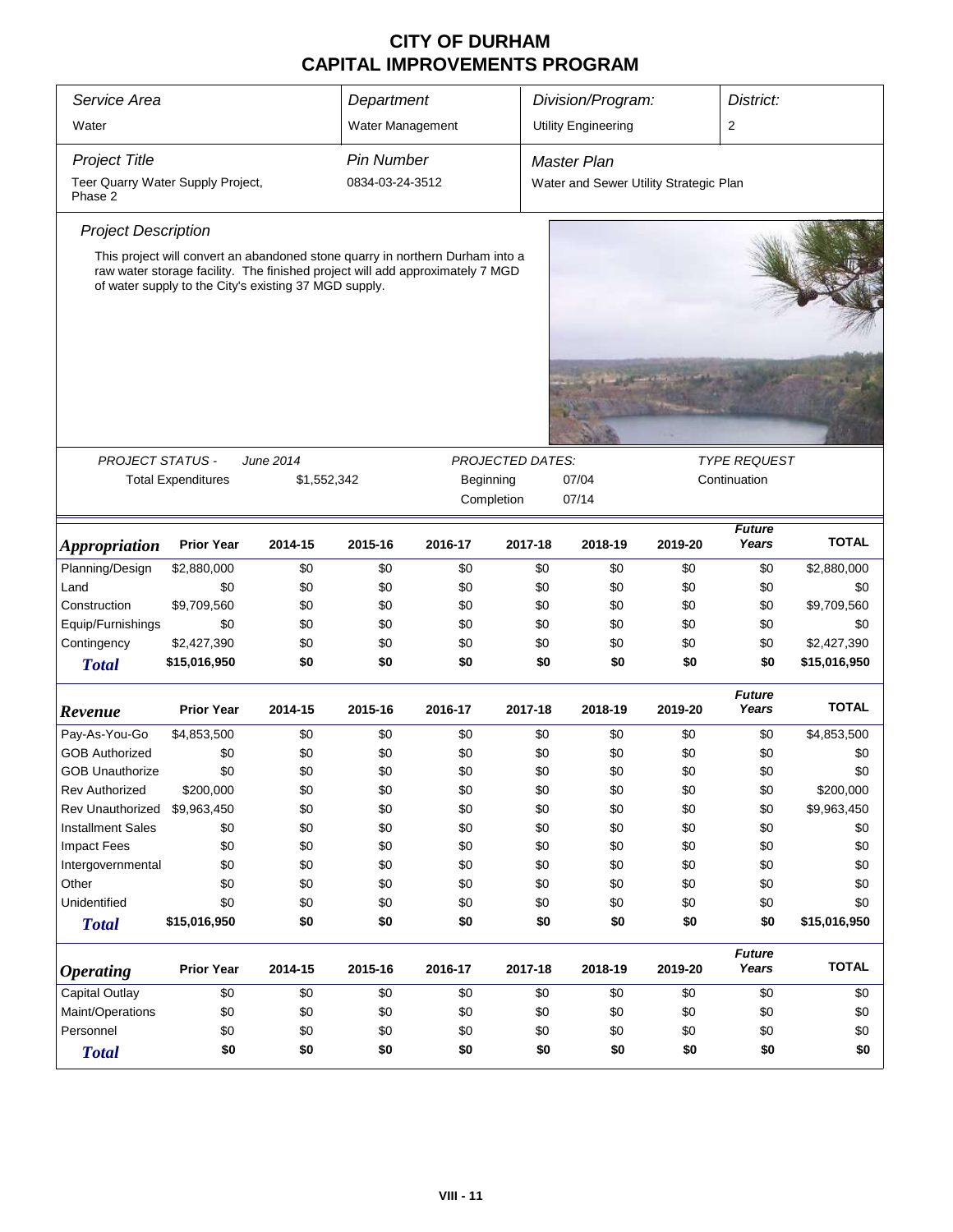| Service Area                    |                                                                                                                           |             | Department        |           |                         | Division/Program:          |         | District:              |              |  |
|---------------------------------|---------------------------------------------------------------------------------------------------------------------------|-------------|-------------------|-----------|-------------------------|----------------------------|---------|------------------------|--------------|--|
| Water                           |                                                                                                                           |             | Water Management  |           |                         | <b>Utility Engineering</b> |         | All                    |              |  |
|                                 |                                                                                                                           |             |                   |           |                         |                            |         |                        |              |  |
| <b>Project Title</b>            |                                                                                                                           |             | <b>Pin Number</b> |           |                         | Master Plan                |         |                        |              |  |
| Two-Inch Water Main Replacement |                                                                                                                           |             |                   |           |                         |                            |         |                        |              |  |
| <b>Project Description</b>      |                                                                                                                           |             |                   |           |                         |                            |         |                        |              |  |
|                                 | This project strengthens the water distribution system by replacing existing                                              |             |                   |           |                         |                            |         |                        |              |  |
|                                 | two-inch water mains with larger mains to provide improved fire protection and<br>greater capacity with less maintenance. |             |                   |           |                         |                            |         |                        |              |  |
|                                 |                                                                                                                           |             |                   |           |                         |                            |         |                        |              |  |
| <b>PROJECT STATUS -</b>         |                                                                                                                           | June 2014   |                   |           | <b>PROJECTED DATES:</b> |                            |         | <b>TYPE REQUEST</b>    |              |  |
|                                 | <b>Total Expenditures</b>                                                                                                 | \$1,796,881 |                   | Beginning |                         | 07/04                      |         | Continuation           |              |  |
|                                 |                                                                                                                           |             |                   |           | Completion              | 06/15                      |         |                        |              |  |
| <b>Appropriation</b>            | <b>Prior Year</b>                                                                                                         | 2014-15     | 2015-16           | 2016-17   | 2017-18                 | 2018-19                    | 2019-20 | <b>Future</b><br>Years | <b>TOTAL</b> |  |
| Planning/Design                 | \$0                                                                                                                       | \$0         | \$0               | \$0       | \$0                     | \$0                        | \$0     | \$0                    | \$0          |  |
| Land                            | \$0                                                                                                                       | \$0         | \$0               | \$0       | \$0                     | \$0                        | \$0     | \$0                    | \$0          |  |
| Construction                    | \$2,088,000                                                                                                               | \$0         | \$0               | \$0       | \$0                     | \$0                        | \$0     | \$0                    | \$2,088,000  |  |
| Equip/Furnishings               | \$0                                                                                                                       | \$0         | \$0               | \$0       | \$0                     | \$0                        | \$0     | \$0                    | \$0          |  |
| Contingency                     | \$0                                                                                                                       | \$0         | \$0               | \$0       | \$0                     | \$0                        | \$0     | \$0                    | \$0          |  |
| <b>Total</b>                    | \$2,088,000                                                                                                               | \$0         | \$0               | \$0       | \$0                     | \$0                        | \$0     | \$0                    | \$2,088,000  |  |
| Revenue                         | <b>Prior Year</b>                                                                                                         | 2014-15     | 2015-16           | 2016-17   | 2017-18                 | 2018-19                    | 2019-20 | <b>Future</b><br>Years | <b>TOTAL</b> |  |
| Pay-As-You-Go                   | \$858,000                                                                                                                 | \$0         | \$0               | \$0       | \$0                     | \$0                        | \$0     | \$0                    | \$858,000    |  |
| <b>GOB Authorized</b>           | \$0                                                                                                                       | \$0         | \$0               | \$0       | \$0                     | \$0                        | \$0     | \$0                    | \$0          |  |
| <b>GOB Unauthorize</b>          | \$0                                                                                                                       | \$0         | \$0               | \$0       | \$0                     | \$0                        | \$0     | \$0                    | \$0          |  |
| Rev Authorized                  | \$1,230,000                                                                                                               | \$0         | \$0               | \$0       | \$0                     | \$0                        | \$0     | \$0                    | \$1,230,000  |  |
| Rev Unauthorized                | \$0                                                                                                                       | \$0         | \$0               | \$0       | \$0                     | \$0                        | \$0     | \$0                    | \$0          |  |
| <b>Installment Sales</b>        | \$0                                                                                                                       | \$0         | \$0               | \$0       | \$0                     | \$0                        | \$0     | \$0                    | \$0          |  |
| <b>Impact Fees</b>              | \$0                                                                                                                       | \$0         | \$0               | \$0       | \$0                     | \$0                        | \$0     | \$0                    | \$0          |  |
| Intergovernmental               | \$0                                                                                                                       | \$0         | \$0               | \$0       | \$0                     | \$0                        | \$0     | \$0                    | \$0          |  |
| Other                           | \$0                                                                                                                       | \$0         | \$0               | \$0       | \$0                     | \$0                        | \$0     | \$0                    | \$0          |  |
| Unidentified                    | \$0                                                                                                                       | \$0         | \$0               | \$0       | \$0                     | \$0                        | \$0     | \$0                    | \$0          |  |
| <b>Total</b>                    | \$2,088,000                                                                                                               | \$0         | \$0               | \$0       | \$0                     | \$0                        | \$0     | \$0                    | \$2,088,000  |  |
| <b>Operating</b>                | <b>Prior Year</b>                                                                                                         | 2014-15     | 2015-16           | 2016-17   | 2017-18                 | 2018-19                    | 2019-20 | <b>Future</b><br>Years | <b>TOTAL</b> |  |
| Capital Outlay                  | \$0                                                                                                                       | \$0         | \$0               | \$0       | \$0                     | \$0                        | \$0     | \$0                    | \$0          |  |
| Maint/Operations                | \$0                                                                                                                       | \$0         | \$0               | \$0       | \$0                     | \$0                        | \$0     | \$0                    | \$0          |  |
| Personnel                       | \$0                                                                                                                       | \$0         | \$0               | \$0       | \$0                     | \$0                        | \$0     | \$0                    | \$0          |  |
| <b>Total</b>                    | \$0                                                                                                                       | \$0         | \$0               | \$0       | \$0                     | \$0                        | \$0     | \$0                    | \$0          |  |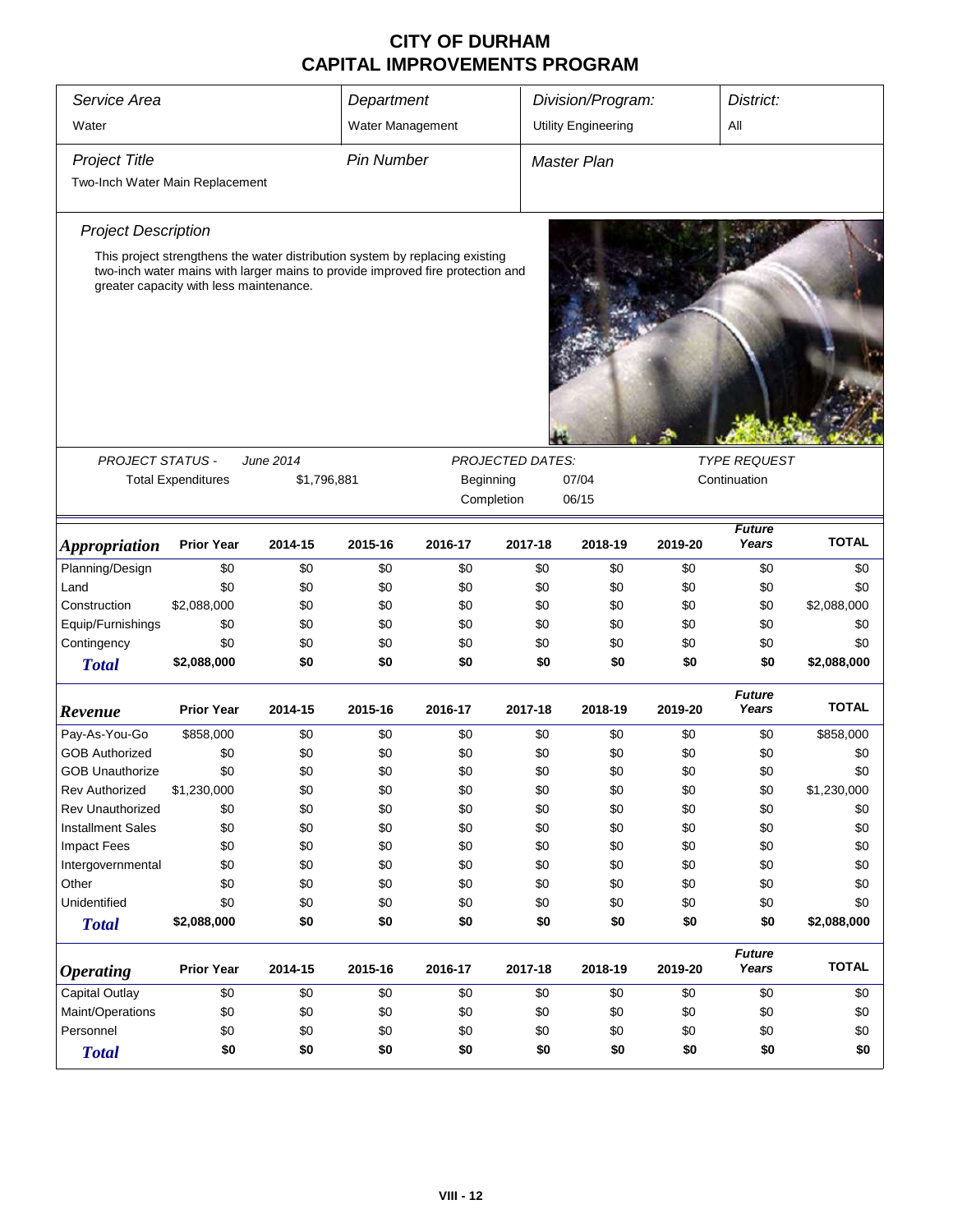| Service Area                 |                           |                                                                              | Department |                    |                         | Division/Program: |         |                        | District:    |  |
|------------------------------|---------------------------|------------------------------------------------------------------------------|------------|--------------------|-------------------------|-------------------|---------|------------------------|--------------|--|
| Water                        |                           |                                                                              | Fleet      |                    |                         |                   | All     |                        |              |  |
| <b>Project Title</b>         | <b>Pin Number</b>         |                                                                              |            | <b>Master Plan</b> |                         |                   |         |                        |              |  |
| Water & Sewer Fleet Vehicles |                           |                                                                              |            |                    |                         |                   |         |                        |              |  |
|                              |                           |                                                                              |            |                    |                         |                   |         |                        |              |  |
| <b>Project Description</b>   |                           |                                                                              |            |                    |                         |                   |         |                        |              |  |
| Department Vehicles.         |                           | This project is for the financing of fleet vehicles for all Water Management |            |                    |                         |                   |         |                        |              |  |
|                              |                           |                                                                              |            |                    |                         |                   |         |                        |              |  |
|                              |                           |                                                                              |            |                    |                         |                   |         |                        |              |  |
| <b>PROJECT STATUS -</b>      |                           | <b>June 2014</b>                                                             |            |                    | <b>PROJECTED DATES:</b> |                   |         | <b>TYPE REQUEST</b>    |              |  |
|                              | <b>Total Expenditures</b> | \$1,849,128                                                                  |            | Beginning          |                         | 10/11             |         | Continuation           |              |  |
|                              |                           |                                                                              |            |                    | Completion              | 03/24             |         |                        |              |  |
| <b>Appropriation</b>         | <b>Prior Year</b>         | 2014-15                                                                      | 2015-16    | 2016-17            | 2017-18                 | 2018-19           | 2019-20 | <b>Future</b><br>Years | <b>TOTAL</b> |  |
| Planning/Design              | \$0                       | \$0                                                                          | \$0        | \$0                | \$0                     | \$0               | \$0     | \$0                    | \$0          |  |
| Land                         | \$0                       | \$0                                                                          | \$0        | \$0                | \$0                     | \$0               | \$0     | \$0                    | \$0          |  |
| Construction                 | \$1,879,120               | \$607,000                                                                    | \$0        | \$0                | \$0                     | \$0               | \$0     | \$0                    | \$2,486,120  |  |
| Equip/Furnishings            | \$0                       | \$0                                                                          | \$0        | \$0                | \$0                     | \$0               | \$0     | \$0                    | \$0          |  |
| Contingency                  | \$0                       | \$0                                                                          | \$0        | \$0                | \$0                     | \$0               | \$0     | \$0                    | \$0          |  |
| <b>Total</b>                 | \$1,879,120               | \$607,000                                                                    | \$0        | \$0                | \$0                     | \$0               | \$0     | \$0                    | \$2,486,120  |  |
| Revenue                      | <b>Prior Year</b>         | 2014-15                                                                      | 2015-16    | 2016-17            | 2017-18                 | 2018-19           | 2019-20 | <b>Future</b><br>Years | <b>TOTAL</b> |  |
| Pay-As-You-Go                | \$852,026                 | \$607,000                                                                    | \$0        | \$0                | \$0                     | \$0               | \$0     | \$0                    | \$1,459,026  |  |
| <b>GOB Authorized</b>        | \$0                       | \$0                                                                          | \$0        | \$0                | \$0                     | \$0               | \$0     | \$0                    | \$0          |  |
| <b>GOB Unauthorize</b>       | \$0                       | \$0                                                                          | \$0        | \$0                | \$0                     | \$0               | \$0     | \$0                    | \$0          |  |
| Rev Authorized               | \$0                       | \$0                                                                          | \$0        | \$0                | \$0                     | \$0               | \$0     | \$0                    | \$0          |  |
| Rev Unauthorized             | \$0                       | \$0                                                                          | \$0        | \$0                | \$0                     | \$0               | \$0     | \$0                    | \$0          |  |
| <b>Installment Sales</b>     | \$0                       | \$0                                                                          | \$0        | \$0                | \$0                     | \$0               | \$0     | \$0                    | \$0          |  |
| <b>Impact Fees</b>           | \$0                       | \$0                                                                          | \$0        | \$0                | \$0                     | \$0               | \$0     | \$0                    | \$0          |  |
| Intergovernmental            | \$0                       | \$0                                                                          | \$0        | \$0                | \$0                     | \$0               | \$0     | \$0                    | \$0          |  |
| Other                        | \$1,027,094               | \$0                                                                          | \$0        | \$0                | \$0                     | \$0               | \$0     | \$0                    | \$1,027,094  |  |
| Unidentified                 | \$0                       | \$0                                                                          | \$0        | \$0                | \$0                     | \$0               | \$0     | \$0                    | \$0          |  |
|                              | \$1,879,120               | \$607,000                                                                    | \$0        | \$0                | \$0                     | \$0               | \$0     | \$0                    | \$2,486,120  |  |
| <b>Total</b>                 |                           |                                                                              |            |                    |                         |                   |         |                        |              |  |
| <b>Operating</b>             | <b>Prior Year</b>         | 2014-15                                                                      | 2015-16    | 2016-17            | 2017-18                 | 2018-19           | 2019-20 | <b>Future</b><br>Years | <b>TOTAL</b> |  |
| Capital Outlay               | \$0                       | \$0                                                                          | \$0        | \$0                | \$0                     | \$0               | \$0     | \$0                    | \$0          |  |
| Maint/Operations             | \$0                       | \$0                                                                          | \$0        | \$0                | \$0                     | \$0               | \$0     | \$0                    | \$0          |  |
| Personnel                    | \$0                       | \$0                                                                          | \$0        | \$0                | \$0                     | \$0               | \$0     | \$0                    | \$0          |  |
| <b>Total</b>                 | \$0                       | \$0                                                                          | \$0        | \$0                | \$0                     | \$0               | \$0     | \$0                    | \$0          |  |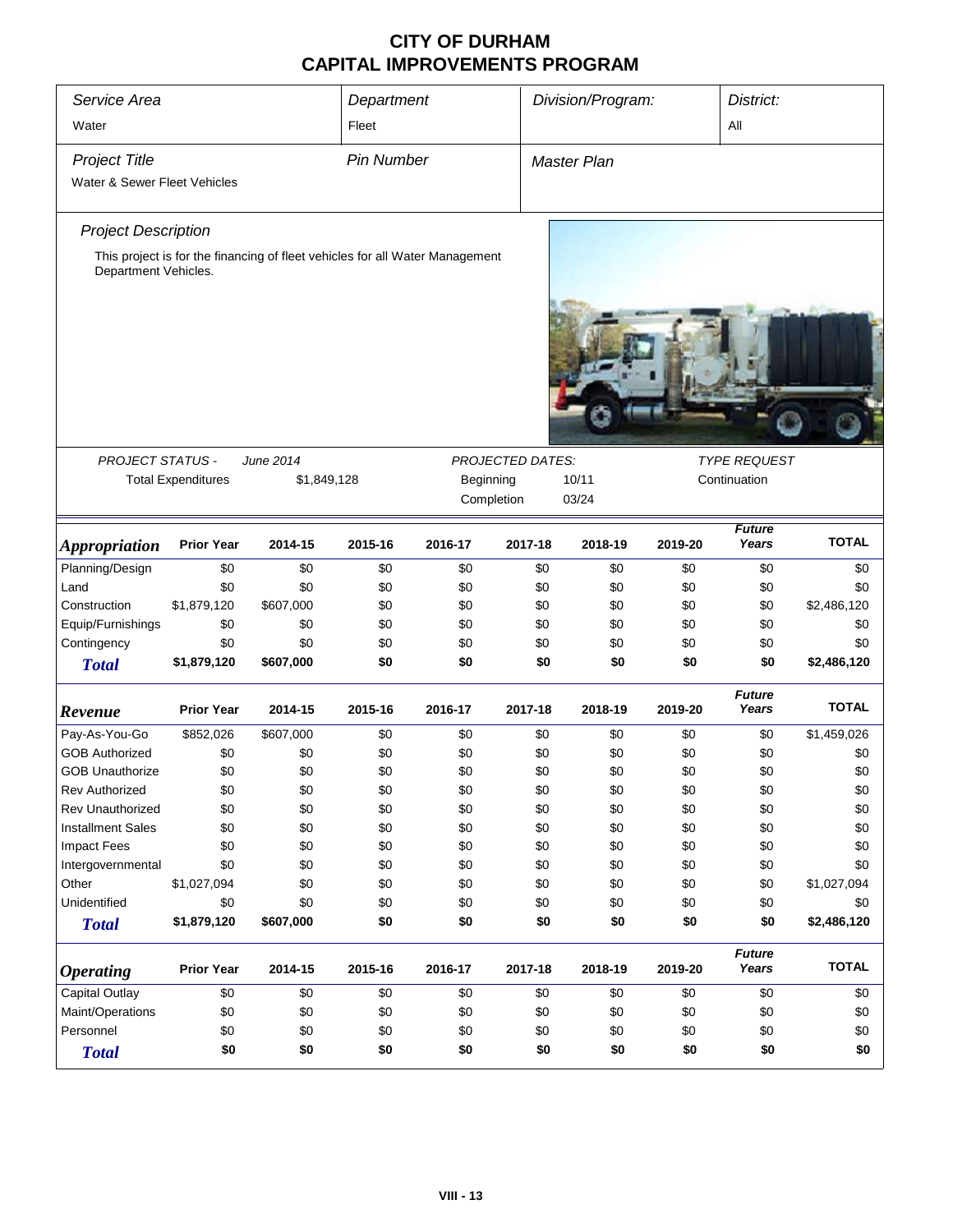| Service Area                             |                           |                                                                                                                                                                                                                                              | Department        |             |                         | Division/Program:       |         | District:              |              |
|------------------------------------------|---------------------------|----------------------------------------------------------------------------------------------------------------------------------------------------------------------------------------------------------------------------------------------|-------------------|-------------|-------------------------|-------------------------|---------|------------------------|--------------|
| Water                                    |                           | Water Management                                                                                                                                                                                                                             |                   |             |                         | All                     |         |                        |              |
| <b>Project Title</b>                     |                           |                                                                                                                                                                                                                                              | <b>Pin Number</b> |             |                         | <b>Master Plan</b>      |         |                        |              |
| Water Distribution System Rehabilitation |                           |                                                                                                                                                                                                                                              |                   |             |                         |                         |         |                        |              |
| <b>Project Description</b>               |                           |                                                                                                                                                                                                                                              |                   |             |                         |                         |         |                        |              |
|                                          |                           | This project involves condition assesment, rehabilitation and replacement of                                                                                                                                                                 |                   |             |                         |                         |         |                        |              |
|                                          |                           | the City's Water Distribution System. Mains, valves, hydrants and pump<br>stations are inspected and analyzed, for decisions on appropriate methods of<br>rehabiltation or replacement of vital infrastructure. This is an on-going program. |                   |             |                         |                         |         |                        |              |
|                                          |                           |                                                                                                                                                                                                                                              |                   |             |                         |                         |         |                        |              |
|                                          |                           |                                                                                                                                                                                                                                              |                   |             |                         |                         |         |                        |              |
|                                          |                           |                                                                                                                                                                                                                                              |                   |             |                         |                         |         |                        |              |
|                                          |                           |                                                                                                                                                                                                                                              |                   |             |                         |                         |         |                        |              |
|                                          |                           |                                                                                                                                                                                                                                              |                   |             |                         |                         |         |                        |              |
| <b>PROJECT STATUS -</b>                  |                           | <b>June 2014</b>                                                                                                                                                                                                                             |                   |             | <b>PROJECTED DATES:</b> |                         |         | <b>TYPE REQUEST</b>    |              |
|                                          | <b>Total Expenditures</b> |                                                                                                                                                                                                                                              | \$1,108,080       |             | Beginning               | 12/04                   |         | Continuation           |              |
|                                          |                           |                                                                                                                                                                                                                                              |                   |             | Completion              | 12/24                   |         |                        |              |
| <i><b>Appropriation</b></i>              | <b>Prior Year</b>         | 2014-15                                                                                                                                                                                                                                      | 2015-16           | 2016-17     | 2017-18                 | 2018-19                 | 2019-20 | <b>Future</b><br>Years | <b>TOTAL</b> |
| Planning/Design                          | \$3,200,000               | \$2,000,000                                                                                                                                                                                                                                  | \$2,000,000       | \$2,000,000 | \$2,000,000             | \$2,000,000 \$2,000,000 |         | \$0                    | 15,200,000   |
| Land                                     | \$0                       | \$0                                                                                                                                                                                                                                          | \$0               | \$0         | \$0                     | \$0                     | \$0     | \$0                    | \$0          |
| Construction                             | 28,600,000                | \$9,500,000                                                                                                                                                                                                                                  | \$5,000,000       | \$5,000,000 | \$5,000,000             | \$5,000,000 \$5,000,000 |         | \$0                    | 63,100,000   |
| Equip/Furnishings                        | \$0                       | \$0                                                                                                                                                                                                                                          | \$0               | \$0         | \$0                     | \$0                     | \$0     | \$0                    | \$0          |
| Contingency                              | \$0                       | \$0                                                                                                                                                                                                                                          | \$0               | \$0         | \$0                     | \$0                     | \$0     | \$0                    | \$0          |
| <b>Total</b>                             | \$31,800,000 \$11,500,000 |                                                                                                                                                                                                                                              | \$7,000,000       | \$7,000,000 | \$7,000,000             | \$7,000,000 \$7,000,000 |         | \$0                    | \$78,300,000 |
|                                          |                           |                                                                                                                                                                                                                                              |                   |             |                         |                         |         | <b>Future</b>          |              |
| Revenue                                  | <b>Prior Year</b>         | 2014-15                                                                                                                                                                                                                                      | 2015-16           | 2016-17     | 2017-18                 | 2018-19                 | 2019-20 | Years                  | <b>TOTAL</b> |
| Pay-As-You-Go                            | 10,778,341                | \$0                                                                                                                                                                                                                                          | \$0               | \$0         | \$0                     | \$0                     | \$0     | \$0                    | 10,778,341   |
| <b>GOB Authorized</b>                    | \$1,700,000               | \$0                                                                                                                                                                                                                                          | \$0               | \$0         | \$0                     | \$0                     | \$0     | \$0                    | \$1,700,000  |
| <b>GOB Unauthorize</b>                   | \$0                       | \$0                                                                                                                                                                                                                                          | \$0               | \$0         | \$0                     | \$0                     | \$0     | \$0                    | \$0          |
| <b>Rev Authorized</b>                    | \$0                       | \$0                                                                                                                                                                                                                                          | \$0               | \$0         | \$0                     | \$0                     | \$0     | \$0                    | \$0          |
| Rev Unauthorized                         | 18,821,659                | 11,500,000                                                                                                                                                                                                                                   | \$7,000,000       | \$7,000,000 | \$7,000,000             | \$7,000,000 \$7,000,000 |         | \$0                    | 65,321,659   |
| <b>Installment Sales</b>                 | \$0                       | \$0                                                                                                                                                                                                                                          | \$0               | \$0         | \$0                     | \$0                     | \$0     | \$0                    | \$0          |
| <b>Impact Fees</b>                       | \$0                       | \$0                                                                                                                                                                                                                                          | \$0               | \$0         | \$0                     | \$0                     | \$0     | \$0                    | \$0          |
| Intergovernmental                        | \$500,000                 | \$0                                                                                                                                                                                                                                          | \$0               | \$0         | \$0                     | \$0                     | \$0     | \$0                    | \$500,000    |
| Other                                    | \$0                       | \$0                                                                                                                                                                                                                                          | \$0               | \$0         | \$0                     | \$0                     | \$0     | \$0                    | \$0          |
| Unidentified                             | \$0                       | \$0                                                                                                                                                                                                                                          | \$0               | \$0         | \$0                     | \$0                     | \$0     | \$0                    | \$0          |
| <b>Total</b>                             | \$31,800,000 \$11,500,000 |                                                                                                                                                                                                                                              | \$7,000,000       | \$7,000,000 | \$7,000,000             | \$7,000,000 \$7,000,000 |         | \$0                    | \$78,300,000 |
|                                          |                           |                                                                                                                                                                                                                                              |                   |             |                         |                         |         | <b>Future</b>          |              |
| <i><b>Operating</b></i>                  | <b>Prior Year</b>         | 2014-15                                                                                                                                                                                                                                      | 2015-16           | 2016-17     | 2017-18                 | 2018-19                 | 2019-20 | Years                  | <b>TOTAL</b> |
| <b>Capital Outlay</b>                    | \$0                       | \$0                                                                                                                                                                                                                                          | \$0               | \$0         | \$0                     | \$0                     | \$0     | \$0                    | \$0          |
| Maint/Operations                         | \$0                       | \$0                                                                                                                                                                                                                                          | \$0               | \$0         | \$0                     | \$0                     | \$0     | \$0                    | \$0          |
| Personnel                                | \$0                       | \$0                                                                                                                                                                                                                                          | \$0               | \$0         | \$0                     | \$0                     | \$0     | \$0                    | \$0          |
| <b>Total</b>                             | \$0                       | \$0                                                                                                                                                                                                                                          | \$0               | \$0         | \$0                     | \$0                     | \$0     | \$0                    | \$0          |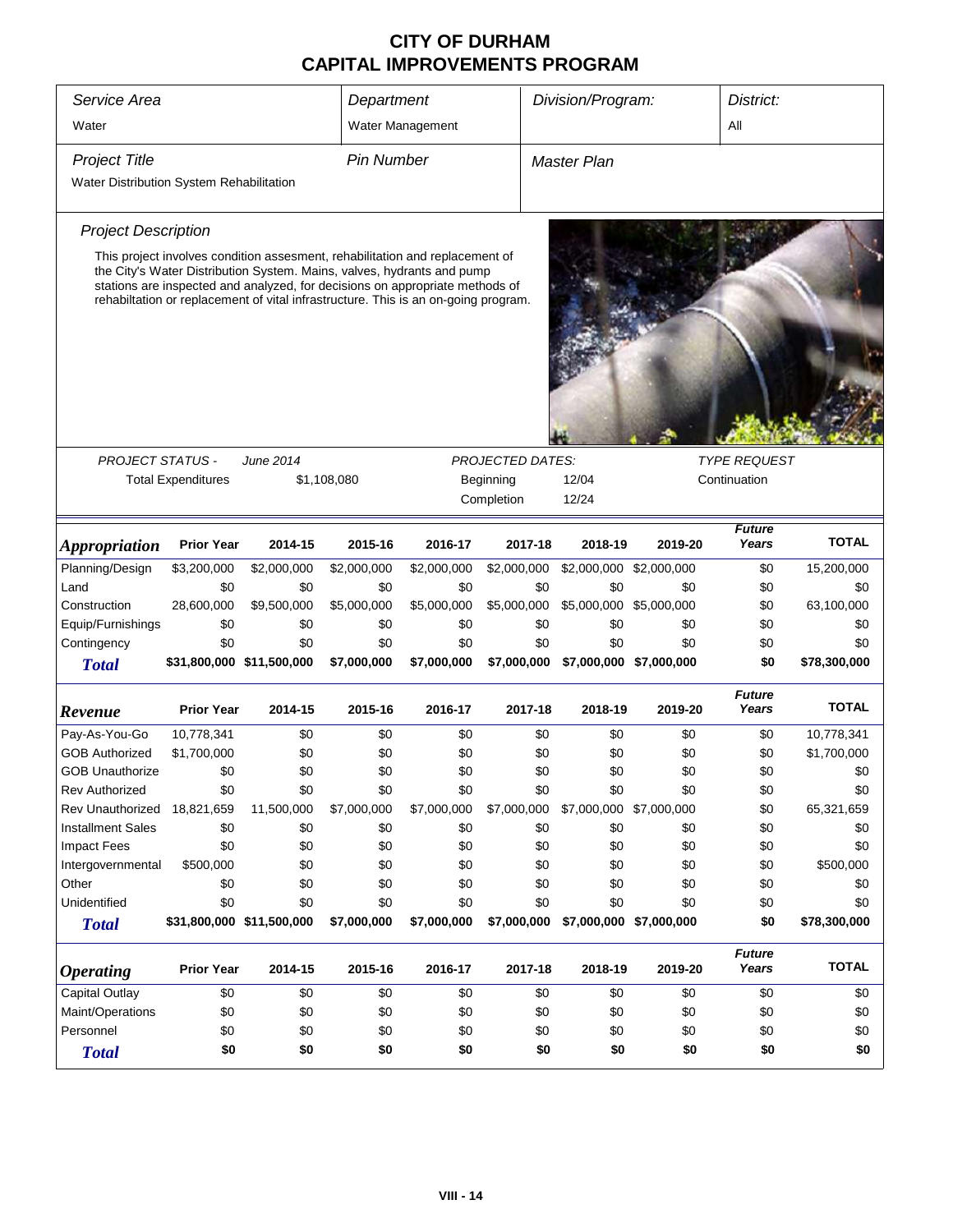| Service Area<br>Department                                                                                                                                                                                                           |                           |            |                   |             |                         | Division/Program:       |                                        | District:              |                    |  |
|--------------------------------------------------------------------------------------------------------------------------------------------------------------------------------------------------------------------------------------|---------------------------|------------|-------------------|-------------|-------------------------|-------------------------|----------------------------------------|------------------------|--------------------|--|
| Water                                                                                                                                                                                                                                | <b>Public Works</b>       |            |                   | Engineering |                         |                         |                                        |                        |                    |  |
| <b>Project Title</b>                                                                                                                                                                                                                 |                           |            | <b>Pin Number</b> |             |                         | <b>Master Plan</b>      |                                        |                        |                    |  |
| Water Extensions & Improvements                                                                                                                                                                                                      |                           |            |                   |             |                         |                         | Water and Sewer Utility Strategic Plan |                        |                    |  |
|                                                                                                                                                                                                                                      |                           |            |                   |             |                         |                         |                                        |                        |                    |  |
| <b>Project Description</b>                                                                                                                                                                                                           |                           |            |                   |             |                         |                         |                                        |                        |                    |  |
| This ongoing program constructs water line extensions requested by petitions,<br>relocates water lines resulting from NCDOT projects, reimburses developers<br>for water improvements, and constructs lines to abate health hazards. |                           |            |                   |             |                         |                         |                                        |                        |                    |  |
|                                                                                                                                                                                                                                      |                           |            |                   |             |                         |                         |                                        |                        |                    |  |
|                                                                                                                                                                                                                                      |                           |            |                   |             |                         |                         |                                        |                        |                    |  |
| <b>PROJECT STATUS -</b>                                                                                                                                                                                                              |                           | June 2014  |                   |             | <b>PROJECTED DATES:</b> |                         |                                        | <b>TYPE REQUEST</b>    |                    |  |
|                                                                                                                                                                                                                                      | <b>Total Expenditures</b> |            | \$55,743          |             | Beginning               | 07/10                   |                                        | Continuation           |                    |  |
|                                                                                                                                                                                                                                      |                           |            |                   |             | Completion              | 07/18                   |                                        |                        |                    |  |
|                                                                                                                                                                                                                                      |                           |            |                   |             |                         |                         |                                        | <b>Future</b>          |                    |  |
| <b>Appropriation</b>                                                                                                                                                                                                                 | <b>Prior Year</b>         | 2014-15    | 2015-16           | 2016-17     | 2017-18                 | 2018-19                 | 2019-20                                | Years                  | <b>TOTAL</b>       |  |
| Planning/Design                                                                                                                                                                                                                      | \$109,423                 | \$0        | \$0               | \$0         | \$0                     | \$0                     | \$0                                    | \$0                    | \$109,423          |  |
| Land                                                                                                                                                                                                                                 | \$0                       | \$0        | \$0               | \$0         | \$0                     | \$0                     | \$0                                    | \$0                    | \$0                |  |
| Construction                                                                                                                                                                                                                         | 15,051,382                | \$0        | \$1,500,000       | \$1,750,000 | \$1,750,000             | \$1,750,000             | \$1,750,000                            | \$0                    | 23,551,382         |  |
| Equip/Furnishings                                                                                                                                                                                                                    | \$3,087                   | \$0        | \$0               | \$0         | \$0                     | \$0                     | \$0                                    | \$0                    | \$3,087            |  |
| Contingency                                                                                                                                                                                                                          | \$10,352                  | \$0        | \$0               | \$0         | \$0                     | \$0                     | \$0                                    | \$0                    | \$10,352           |  |
| <b>Total</b>                                                                                                                                                                                                                         | \$15,174,244              | \$0        | \$1,500,000       | \$1,750,000 | \$1,750,000             |                         | \$1,750,000 \$1,750,000                | \$0                    | \$23,674,244       |  |
| Revenue                                                                                                                                                                                                                              | <b>Prior Year</b>         | 2014-15    | 2015-16           | 2016-17     | 2017-18                 | 2018-19                 | 2019-20                                | <b>Future</b><br>Years | <b>TOTAL</b>       |  |
|                                                                                                                                                                                                                                      |                           |            |                   |             |                         |                         |                                        |                        |                    |  |
| Pay-As-You-Go                                                                                                                                                                                                                        | \$7,350,000               | \$0        | \$1,500,000       | \$1,750,000 | \$1,750,000             | \$1,750,000 \$1,750,000 |                                        | \$0                    | 15,850,000         |  |
| <b>GOB Authorized</b>                                                                                                                                                                                                                | \$400,000                 | \$0        | \$0               | \$0         | \$0                     | \$0                     | \$0                                    | \$0                    | \$400,000          |  |
| <b>GOB Unauthorize</b><br><b>Rev Authorized</b>                                                                                                                                                                                      | \$0                       | \$0        | \$0<br>\$0        | \$0         | \$0<br>\$0              | \$0                     | \$0<br>\$0                             | \$0<br>\$0             | \$0<br>\$1,650,000 |  |
| Rev Unauthorized                                                                                                                                                                                                                     | \$1,650,000               | \$0<br>\$0 | \$0               | \$0<br>\$0  | \$0                     | \$0<br>\$0              | \$0                                    |                        | \$3,250,000        |  |
| <b>Installment Sales</b>                                                                                                                                                                                                             | \$3,250,000<br>\$0        |            | \$0               | \$0         | \$0                     |                         | \$0                                    | \$0                    | \$0                |  |
|                                                                                                                                                                                                                                      | \$0                       | \$0        | \$0               | \$0         | \$0                     | \$0                     | \$0                                    | \$0                    | \$0                |  |
| <b>Impact Fees</b>                                                                                                                                                                                                                   |                           | \$0        | \$0               | \$0         | \$0                     | \$0                     | \$0                                    | \$0                    | \$1,004,304        |  |
| Intergovernmental \$1,004,304<br>Other                                                                                                                                                                                               |                           | \$0        | \$0               | \$0         | \$0                     | \$0                     | \$0                                    | \$0                    |                    |  |
| Unidentified                                                                                                                                                                                                                         | \$1,519,940<br>\$0        | \$0<br>\$0 | \$0               | \$0         | \$0                     | \$0<br>\$0              | \$0                                    | \$0<br>\$0             | \$1,519,940<br>\$0 |  |
|                                                                                                                                                                                                                                      | \$15,174,244              | \$0        | \$1,500,000       | \$1,750,000 | \$1,750,000             |                         | \$1,750,000 \$1,750,000                | \$0                    | \$23,674,244       |  |
| <b>Total</b>                                                                                                                                                                                                                         |                           |            |                   |             |                         |                         |                                        |                        |                    |  |
| <b>Operating</b>                                                                                                                                                                                                                     | <b>Prior Year</b>         | 2014-15    | 2015-16           | 2016-17     | 2017-18                 | 2018-19                 | 2019-20                                | <b>Future</b><br>Years | <b>TOTAL</b>       |  |
| Capital Outlay                                                                                                                                                                                                                       | \$0                       | \$0        | \$0               | \$0         | \$0                     | \$0                     | \$0                                    | \$0                    | \$0                |  |
| Maint/Operations                                                                                                                                                                                                                     | \$0                       | \$0        | \$0               | \$0         | \$0                     | \$0                     | \$0                                    | \$0                    | \$0                |  |
| Personnel                                                                                                                                                                                                                            | \$0                       | \$0        | \$0               | \$0         | \$0                     | \$0                     | \$0                                    | \$0                    | \$0                |  |
| <b>Total</b>                                                                                                                                                                                                                         | \$0                       | \$0        | \$0               | \$0         | \$0                     | \$0                     | \$0                                    | \$0                    | \$0                |  |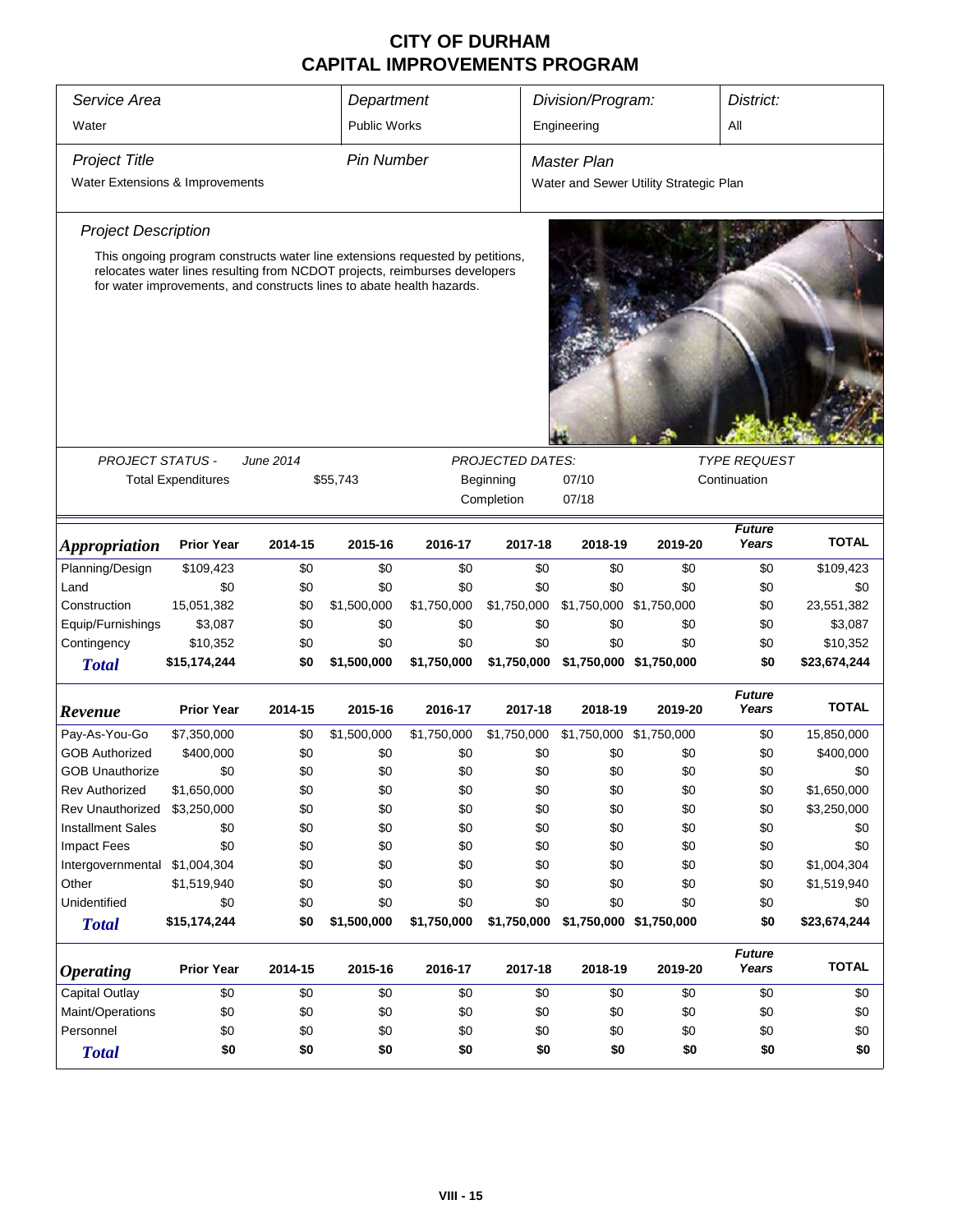| Service Area                                                                                                                                             |                           | Department  |                 | Division/Program:  |                         | District:   |                                        |                        |                    |
|----------------------------------------------------------------------------------------------------------------------------------------------------------|---------------------------|-------------|-----------------|--------------------|-------------------------|-------------|----------------------------------------|------------------------|--------------------|
| Water                                                                                                                                                    |                           |             |                 | Water Management   |                         |             |                                        | 2                      |                    |
| <b>Project Title</b>                                                                                                                                     | <b>Pin Number</b>         |             |                 | <b>Master Plan</b> |                         |             |                                        |                        |                    |
| <b>Water Facilities Rehabilitation</b>                                                                                                                   |                           |             | 0835-04-72-4043 |                    |                         |             | Water and Sewer Utility Strategic Plan |                        |                    |
| <b>Project Description</b>                                                                                                                               |                           |             |                 |                    |                         |             |                                        |                        |                    |
| This project is to maintain the infrastructure at the water faciities, enhance the<br>current operation, and maintain compliance with State regulations. |                           |             |                 |                    |                         |             |                                        |                        |                    |
|                                                                                                                                                          |                           |             |                 |                    |                         |             |                                        |                        |                    |
|                                                                                                                                                          |                           |             |                 |                    |                         |             |                                        |                        |                    |
|                                                                                                                                                          |                           |             |                 |                    |                         |             |                                        |                        |                    |
|                                                                                                                                                          |                           |             |                 |                    |                         |             |                                        |                        |                    |
|                                                                                                                                                          |                           |             |                 |                    |                         |             |                                        |                        |                    |
|                                                                                                                                                          |                           |             |                 |                    |                         |             |                                        |                        |                    |
|                                                                                                                                                          |                           |             |                 |                    |                         |             |                                        |                        |                    |
| <b>PROJECT STATUS -</b>                                                                                                                                  |                           | June 2014   |                 |                    | <b>PROJECTED DATES:</b> |             |                                        | <b>TYPE REQUEST</b>    |                    |
|                                                                                                                                                          | <b>Total Expenditures</b> |             | \$5,088,447     |                    | Beginning               | 12/09       |                                        | Continuation           |                    |
|                                                                                                                                                          |                           |             |                 |                    | Completion              | 12/18       |                                        |                        |                    |
|                                                                                                                                                          | <b>Prior Year</b>         |             |                 |                    |                         |             |                                        | <b>Future</b><br>Years | <b>TOTAL</b>       |
| <i><b>Appropriation</b></i>                                                                                                                              |                           | 2014-15     | 2015-16         | 2016-17            | 2017-18                 | 2018-19     | 2019-20<br>\$0                         |                        |                    |
| Planning/Design<br>Land                                                                                                                                  | \$1,356,000<br>\$0        | \$0<br>\$0  | \$0<br>\$0      | \$0<br>\$0         | \$0<br>\$0              | \$0<br>\$0  | \$0                                    | \$0<br>\$0             | \$1,356,000<br>\$0 |
| Construction                                                                                                                                             | 24,953,000                | \$4,000,000 | \$1,300,000     | \$1,300,000        | \$1,300,000             | \$1,300,000 | \$1,300,000                            | \$0                    | 35,453,000         |
| Equip/Furnishings                                                                                                                                        | \$0                       | \$0         | \$0             | \$0                | \$0                     | \$0         | \$0                                    | \$0                    | \$0                |
| Contingency                                                                                                                                              | \$785,000                 | \$0         | \$0             | \$0                | \$0                     | \$0         | \$0                                    | \$0                    | \$785,000          |
| <b>Total</b>                                                                                                                                             | \$27,094,000              | \$4,000,000 | \$1,300,000     | \$1,300,000        | \$1,300,000             |             | \$1,300,000 \$1,300,000                | \$0                    | \$37,594,000       |
|                                                                                                                                                          |                           |             |                 |                    |                         |             |                                        | <b>Future</b>          |                    |
| Revenue                                                                                                                                                  | <b>Prior Year</b>         | 2014-15     | 2015-16         | 2016-17            | 2017-18                 | 2018-19     | 2019-20                                | Years                  | <b>TOTAL</b>       |
| Pay-As-You-Go                                                                                                                                            | \$1,510,777               | \$0         | \$0             | \$0                | \$0                     | \$0         | \$0                                    | \$0                    | \$1,510,777        |
| <b>GOB Authorized</b>                                                                                                                                    | \$0                       | \$0         | \$0             | \$0                | \$0                     | \$0         | \$0                                    | \$0                    | \$0                |
| <b>GOB Unauthorize</b>                                                                                                                                   | \$0                       | \$0         | \$0             | \$0                | \$0                     | \$0         | \$0                                    | \$0                    | \$0                |
| Rev Authorized                                                                                                                                           | \$0                       | \$0         | \$0             | \$0                | \$0                     | \$0         | \$0                                    | \$0                    | \$0                |
| Rev Unauthorized 25,583,223                                                                                                                              |                           | \$4,000,000 | \$1,300,000     | \$1,300,000        | \$1,300,000             | \$1,300,000 | \$1,300,000                            | \$0                    | 36,083,223         |
| <b>Installment Sales</b>                                                                                                                                 | \$0                       | \$0         | \$0             | \$0                | \$0                     | \$0         | \$0                                    | \$0                    | \$0                |
| <b>Impact Fees</b>                                                                                                                                       | \$0                       | \$0         | \$0             | \$0                | \$0                     | \$0         | \$0                                    | \$0                    | \$0                |
| Intergovernmental                                                                                                                                        | \$0                       | \$0         | \$0             | \$0                | \$0                     | \$0         | \$0                                    | \$0                    | \$0                |
| Other                                                                                                                                                    | \$0                       | \$0         | \$0             | \$0                | \$0                     | \$0         | \$0                                    | \$0                    | \$0                |
| Unidentified                                                                                                                                             | \$0                       | \$0         | \$0             | \$0                | \$0                     | \$0         | \$0                                    | \$0                    | \$0                |
| <b>Total</b>                                                                                                                                             | \$27,094,000              | \$4,000,000 | \$1,300,000     | \$1,300,000        | \$1,300,000             |             | \$1,300,000 \$1,300,000                | \$0                    | \$37,594,000       |
| <b>Operating</b>                                                                                                                                         | <b>Prior Year</b>         | 2014-15     | 2015-16         | 2016-17            | 2017-18                 | 2018-19     | 2019-20                                | <b>Future</b><br>Years | <b>TOTAL</b>       |
| Capital Outlay                                                                                                                                           | \$0                       | \$0         | \$0             | \$0                | \$0                     | \$0         | \$0                                    | \$0                    | \$0                |
| Maint/Operations                                                                                                                                         | \$0                       | \$0         | \$0             | \$0                | \$0                     | \$0         | \$0                                    | \$0                    | \$0                |
| Personnel                                                                                                                                                | \$0                       | \$0         | \$0             | \$0                | \$0                     | \$0         | \$0                                    | \$0                    | \$0                |
| <b>Total</b>                                                                                                                                             | \$0                       | \$0         | \$0             | \$0                | \$0                     | \$0         | \$0                                    | \$0                    | \$0                |
|                                                                                                                                                          |                           |             |                 |                    |                         |             |                                        |                        |                    |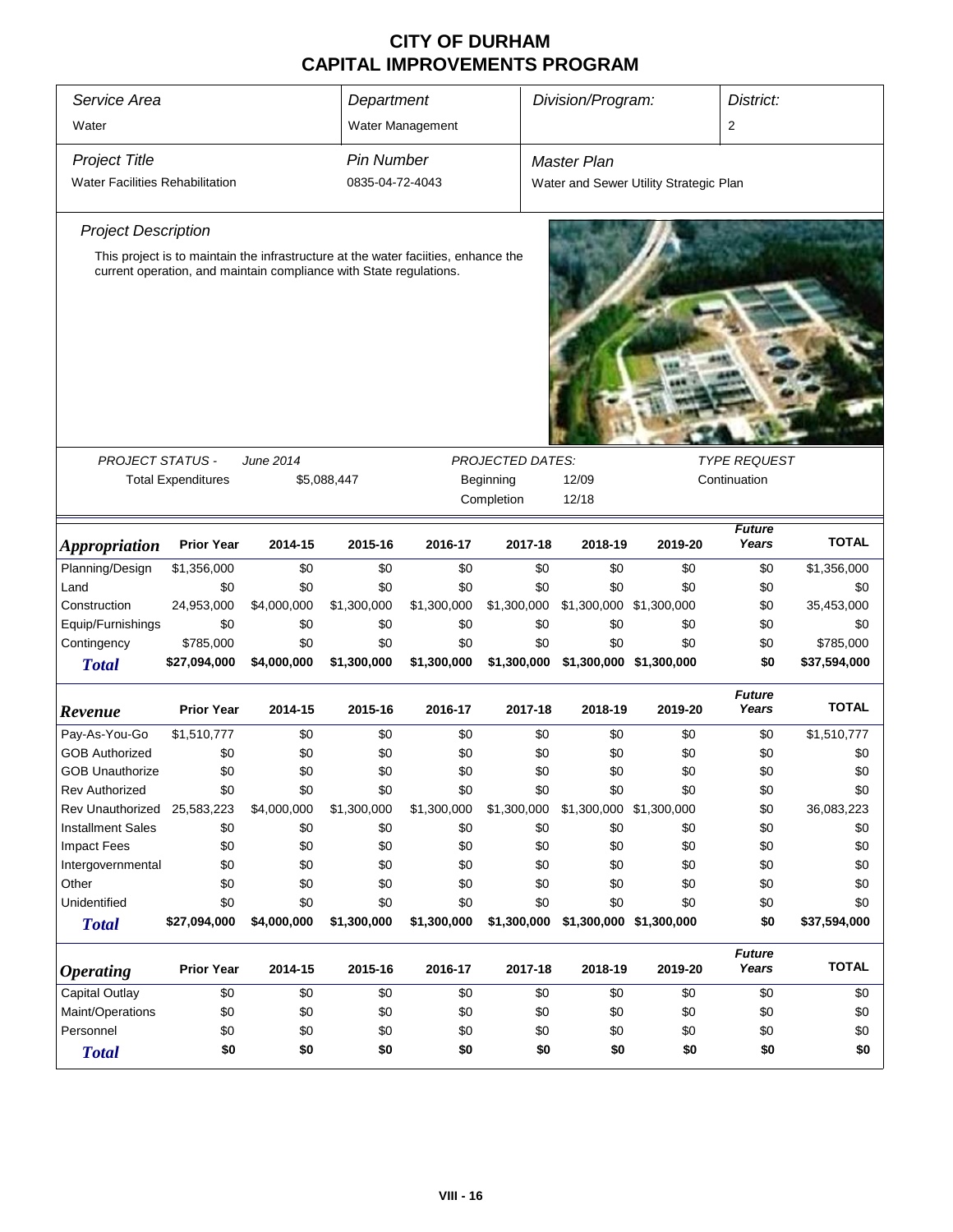| Service Area                  |                                                                                                                                                                                                                                                                                                                                                                        |             | Department  |                                |                         | Division/Program: |         |         | District:              |              |
|-------------------------------|------------------------------------------------------------------------------------------------------------------------------------------------------------------------------------------------------------------------------------------------------------------------------------------------------------------------------------------------------------------------|-------------|-------------|--------------------------------|-------------------------|-------------------|---------|---------|------------------------|--------------|
| Water                         | Water Management                                                                                                                                                                                                                                                                                                                                                       |             |             |                                |                         |                   | 2       |         |                        |              |
| <b>Project Title</b>          | <b>Pin Number</b>                                                                                                                                                                                                                                                                                                                                                      |             | Master Plan |                                |                         |                   |         |         |                        |              |
| Water Regulatory Improvements |                                                                                                                                                                                                                                                                                                                                                                        |             |             | Water and Sewer Strategic Plan |                         |                   |         |         |                        |              |
| <b>Project Description</b>    |                                                                                                                                                                                                                                                                                                                                                                        |             |             |                                |                         |                   |         |         |                        |              |
|                               | This project consists of Long Term Enhanced Surface Treatment Rule and<br>Safe Drinking Water Act Stage II Disinfection By-Product Rule Improvements<br>that are a result of compliance with new regulations. The projects involve the<br>installation of ultraviolet disinfection, ozone and other ancillary facility<br>improvements at both water treatment plants. |             |             |                                |                         |                   |         |         |                        |              |
|                               |                                                                                                                                                                                                                                                                                                                                                                        |             |             |                                |                         |                   |         |         |                        |              |
| <b>PROJECT STATUS -</b>       |                                                                                                                                                                                                                                                                                                                                                                        | June 2014   |             |                                | <b>PROJECTED DATES:</b> |                   |         |         | <b>TYPE REQUEST</b>    |              |
|                               | <b>Total Expenditures</b>                                                                                                                                                                                                                                                                                                                                              | \$3,932,149 |             | Beginning                      |                         | 12/07             |         |         | Continuation           |              |
|                               |                                                                                                                                                                                                                                                                                                                                                                        |             |             |                                | Completion              | 06/15             |         |         |                        |              |
| <i><b>Appropriation</b></i>   | <b>Prior Year</b>                                                                                                                                                                                                                                                                                                                                                      | 2014-15     | 2015-16     | 2016-17                        | 2017-18                 |                   | 2018-19 | 2019-20 | <b>Future</b><br>Years | <b>TOTAL</b> |
| Planning/Design               | \$6,000,000                                                                                                                                                                                                                                                                                                                                                            | \$0         | \$0         | \$0                            |                         | \$0               | \$0     | \$0     | \$0                    | \$6,000,000  |
| Land                          | \$0                                                                                                                                                                                                                                                                                                                                                                    | \$0         | \$0         | \$0                            |                         | \$0               | \$0     | \$0     | \$0                    | \$0          |
| Construction                  | 24,768,000                                                                                                                                                                                                                                                                                                                                                             | \$0         | \$0         | \$0                            |                         | \$0               | \$0     | \$0     | \$0                    | 24,768,000   |
| Equip/Furnishings             | \$0                                                                                                                                                                                                                                                                                                                                                                    | \$0         | \$0         | \$0                            |                         | \$0               | \$0     | \$0     | \$0                    | \$0          |
| Contingency                   | \$3,000,000                                                                                                                                                                                                                                                                                                                                                            | \$0         | \$0         | \$0                            |                         | \$0               | \$0     | \$0     | \$0                    | \$3,000,000  |
| <b>Total</b>                  | \$33,768,000                                                                                                                                                                                                                                                                                                                                                           | \$0         | \$0         | \$0                            |                         | \$0               | \$0     | \$0     | \$0                    | \$33,768,000 |
| Revenue                       | <b>Prior Year</b>                                                                                                                                                                                                                                                                                                                                                      | 2014-15     | 2015-16     | 2016-17                        | 2017-18                 |                   | 2018-19 | 2019-20 | <b>Future</b><br>Years | <b>TOTAL</b> |
| Pay-As-You-Go                 | \$2,260,000                                                                                                                                                                                                                                                                                                                                                            | \$0         | \$0         | \$0                            |                         | \$0               | \$0     | \$0     | \$0                    | \$2,260,000  |
| <b>GOB Authorized</b>         | \$0                                                                                                                                                                                                                                                                                                                                                                    | \$0         | \$0         | \$0                            |                         | \$0               | \$0     | \$0     | \$0                    | \$0          |
| <b>GOB Unauthorize</b>        | \$0                                                                                                                                                                                                                                                                                                                                                                    | \$0         | \$0         | \$0                            |                         | \$0               | \$0     | \$0     | \$0                    | \$0          |
| Rev Authorized                | \$0                                                                                                                                                                                                                                                                                                                                                                    | \$0         | \$0         | \$0                            |                         | \$0               | \$0     | \$0     | \$0                    | \$0          |
| Rev Unauthorized              | 31,508,000                                                                                                                                                                                                                                                                                                                                                             | \$0         | \$0         | \$0                            |                         | \$0               | \$0     | \$0     | \$0                    | 31,508,000   |
| <b>Installment Sales</b>      | \$0                                                                                                                                                                                                                                                                                                                                                                    | \$0         | \$0         | \$0                            |                         | \$0               | \$0     | \$0     | \$0                    | \$0          |
| <b>Impact Fees</b>            | \$0                                                                                                                                                                                                                                                                                                                                                                    | \$0         | \$0         | \$0                            |                         | \$0               | \$0     | \$0     | \$0                    | \$0          |
| Intergovernmental             | \$0                                                                                                                                                                                                                                                                                                                                                                    | \$0         | \$0         | \$0                            |                         | \$0               | \$0     | \$0     | \$0                    | \$0          |
| Other                         | \$0                                                                                                                                                                                                                                                                                                                                                                    | \$0         | \$0         | \$0                            |                         | \$0               | \$0     | \$0     | \$0                    | \$0          |
| Unidentified                  | \$0                                                                                                                                                                                                                                                                                                                                                                    | \$0         | \$0         | \$0                            |                         | \$0               | \$0     | \$0     | \$0                    | \$0          |
| <b>Total</b>                  | \$33,768,000                                                                                                                                                                                                                                                                                                                                                           | \$0         | \$0         | \$0                            |                         | \$0               | \$0     | \$0     | \$0                    | \$33,768,000 |
| <b>Operating</b>              | <b>Prior Year</b>                                                                                                                                                                                                                                                                                                                                                      | 2014-15     | 2015-16     | 2016-17                        | 2017-18                 |                   | 2018-19 | 2019-20 | <b>Future</b><br>Years | <b>TOTAL</b> |
| <b>Capital Outlay</b>         | \$0                                                                                                                                                                                                                                                                                                                                                                    | \$0         | \$0         | \$0                            |                         | \$0               | \$0     | \$0     | \$0                    | \$0          |
| Maint/Operations              | \$0                                                                                                                                                                                                                                                                                                                                                                    | \$0         | \$0         | \$0                            |                         | \$0               | \$0     | \$0     | \$0                    | \$0          |
| Personnel                     | \$0                                                                                                                                                                                                                                                                                                                                                                    | \$0         | \$0         | \$0                            |                         | \$0               | \$0     | \$0     | \$0                    | \$0          |
| <b>Total</b>                  | \$0                                                                                                                                                                                                                                                                                                                                                                    | \$0         | \$0         |                                | \$0                     | \$0               | \$0     | \$0     | \$0                    |              |